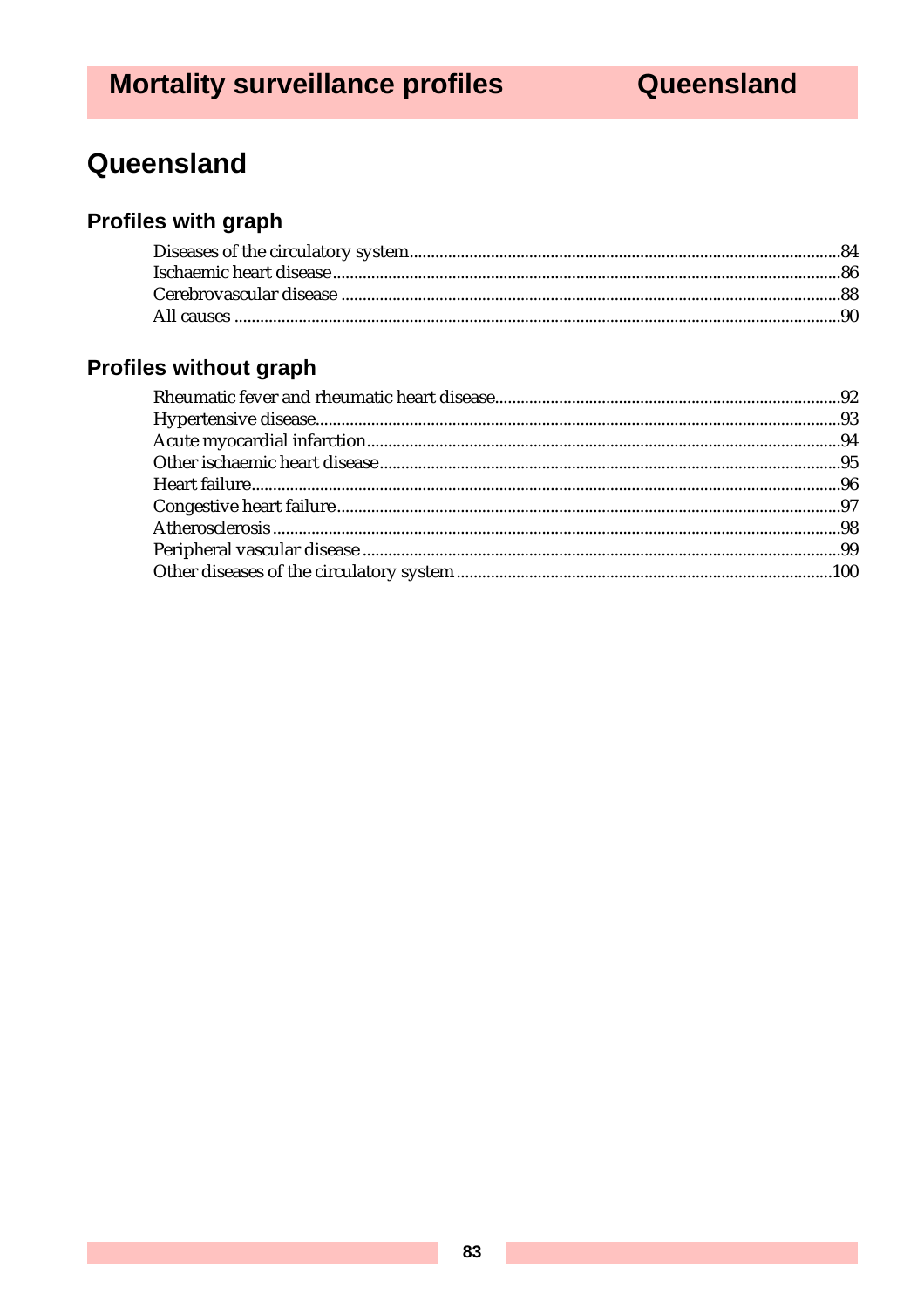## **ICD-9: 390–459 Diseases of the circulatory system**

#### **Queensland Males**

|                                                                       |             |          |        |                                                                 |        |             |          |        |        |        |        |        | <b>Statistical tests</b> |         |
|-----------------------------------------------------------------------|-------------|----------|--------|-----------------------------------------------------------------|--------|-------------|----------|--------|--------|--------|--------|--------|--------------------------|---------|
| Age group                                                             | 1983        | 1984     | 1985   | 1986                                                            | 1987   | 1988        | 1989     | 1990   | 1991   | 1992   | 1993   | 1994   | <b>Trend</b>             | RD      |
| Deaths (number)                                                       |             |          |        |                                                                 |        |             |          |        |        |        |        |        |                          |         |
| < 25                                                                  | 16          | 19       | 17     | 10                                                              | 12     | 9           | 14       | 19     | 13     | 14     | 4      | 16     |                          |         |
| $25 - 34$                                                             | 16          | 29       | 17     | 20                                                              | 21     | 20          | 23       | 34     | 29     | 22     | 20     | 27     |                          |         |
| $35 - 44$                                                             | 80          | 87       | 100    | 109                                                             | 93     | 79          | 83       | 84     | 85     | 92     | 85     | 81     |                          |         |
| $45 - 54$                                                             | 283         | 237      | 242    | 246                                                             | 271    | 220         | 244      | 240    | 226    | 216    | 216    | 219    |                          |         |
| $55 - 59$                                                             | 352         | 307      | 291    | 284                                                             | 277    | 231         | 248      | 225    | 194    | 207    | 207    | 183    |                          |         |
| $60 - 64$                                                             | 500         | 493      | 470    | 476                                                             | 427    | 420         | 415      | 394    | 362    | 356    | 315    | 339    |                          |         |
| $65 - 69$                                                             | 648         | 608      | 577    | 556                                                             | 595    | 611         | 617      | 602    | 575    | 547    | 527    | 530    |                          |         |
| $70 - 74$                                                             | 694         | 804      | 794    | 723                                                             | 764    | 711         | 758      | 611    | 708    | 761    | 732    | 743    |                          |         |
| $75 - 84$                                                             | 1,345       | 1,329    | 1,418  | 1,372                                                           | 1,518  | 1,515       | 1,636    | 1,577  | 1,544  | 1,661  | 1,579  | 1,687  |                          |         |
| $85+$                                                                 | 601         | 615      | 644    | 642                                                             | 720    | 682         | 752      | 728    | 670    | 731    | 816    | 903    |                          |         |
| Not stated                                                            | $\mathbf 0$ | $\Omega$ | 0      | $\Omega$                                                        | 0      | $\mathbf 0$ | $\Omega$ | 0      | 0      | 0      | 0      | 0      |                          |         |
| $25 - 74$                                                             | 2,573       | 2,565    | 2,491  | 2,414                                                           | 2,448  | 2,292       | 2,388    | 2,190  | 2,179  | 2,201  | 2,102  | 2,122  |                          |         |
| All ages                                                              | 4,535       | 4,528    | 4,570  | 4,438                                                           | 4,698  | 4,498       | 4,790    | 4,514  | 4,406  | 4,607  | 4,501  | 4,728  |                          |         |
| Age-specific rates (per million population)                           |             |          |        |                                                                 |        |             |          |        |        |        |        |        |                          |         |
| < 25                                                                  | 29          | 35       | 31     | 18                                                              | 22     | 16          | 24       | 33     | 22     | 23     | 7      | 26     | $-4.1$                   | 59.6    |
| $25 - 34$                                                             | 79          | 141      | 81     | 94                                                              | 96     | 90          | 100      | 145    | 123    | 92     | 81     | 108    | 0.5                      | 3.4     |
| $35 - 44$                                                             | 481         | 500      | 550    | 574                                                             | 473    | 385         | 389      | 382    | 377    | 401    | 363    | 338    | $-4.1$ **                | $-1.4$  |
| $45 - 54$                                                             | 2,370       | 1,947    | 1,936  | 1,905                                                           | 2,017  | 1,567       | 1,636    | 1,519  | 1,357  | 1,219  | 1,148  | 1,107  | $-6.4$ **                | $-1.0$  |
| $55 - 59$                                                             | 6,112       | 5,269    | 4,960  | 4,781                                                           | 4,668  | 3,894       | 4,164    | 3,756  | 3,182  | 3,275  | 3,134  | 2,631  | $-6.6**$                 | $-7.2$  |
| $60 - 64$                                                             | 9.799       | 9,243    | 8,567  | 8.486                                                           | 7,561  | 7,311       | 7,062    | 6.584  | 6.004  | 5.893  | 5.205  | 5,602  | $-5.5**$                 | 9.8     |
| $65 - 69$                                                             | 15,749      | 14,743   | 13,709 | 12,513                                                          | 12,722 | 12,531      | 12,036   | 11,468 | 10,732 | 10,016 | 9,394  | 9,243  | $-4.5**$                 | $-0.0$  |
| $70 - 74$                                                             | 22.689      | 24.946   | 23,815 | 21,077                                                          | 21,767 | 19,941      | 20,966   | 16,365 | 18,007 | 18,343 | 16,841 | 16,213 | $-3.7**$                 | $-0.1$  |
| $75 - 84$                                                             | 47.364      | 44,618   | 45,379 | 41,654                                                          | 43,995 | 41,992      | 43,100   | 40,030 | 37,883 | 39,049 | 35,554 | 36,640 | $-2.3$ **                | 1.2     |
| $85+$                                                                 |             |          |        | 113,804 111,575 110,180 105,194 113,172 102,757 108,248 102,434 |        |             |          |        | 88,895 | 89,572 | 92,110 | 95,697 | $-2.1$ **                | 7.5     |
| All ages: Crude and age-standardised rates (per million population)   |             |          |        |                                                                 |        |             |          |        |        |        |        |        |                          |         |
| Crude                                                                 | 3,632       | 3,567    | 3,534  | 3,361                                                           | 3,495  | 3,273       | 3,378    | 3,106  | 2,970  | 3,032  | 2.882  | 2.951  |                          |         |
| Age std                                                               | 5,034       | 4,854    | 4,761  | 4,437                                                           | 4,571  | 4,233       | 4,352    | 3,981  | 3,732  | 3,736  | 3,511  | 3,550  | $-3.3$ **                | $2.5**$ |
| Ages 25-74: Crude and age-standardised rates (per million population) |             |          |        |                                                                 |        |             |          |        |        |        |        |        |                          |         |
| Crude                                                                 | 3,843       | 3,734    | 3,530  | 3,322                                                           | 3,279  | 2,979       | 2,989    | 2,663  | 2,586  | 2,540  | 2,352  | 2,303  |                          |         |
| Age std                                                               | 3,983       | 3,879    | 3,673  | 3,437                                                           | 3,404  | 3,112       | 3,149    | 2,799  | 2,711  | 2,651  | 2,446  | 2,389  | $-4.7$ **                | 0.9     |

Trend: Estimated annual change (%).

RD: Relative difference between observed and projected rate for 1994, as % of projected value.

Significance level: \*p < 0.05, \*\*p < 0.01.



**Diseases of the circulatory system, Queensland, males, age-standardised mortality rates (all ages) and fitted trend**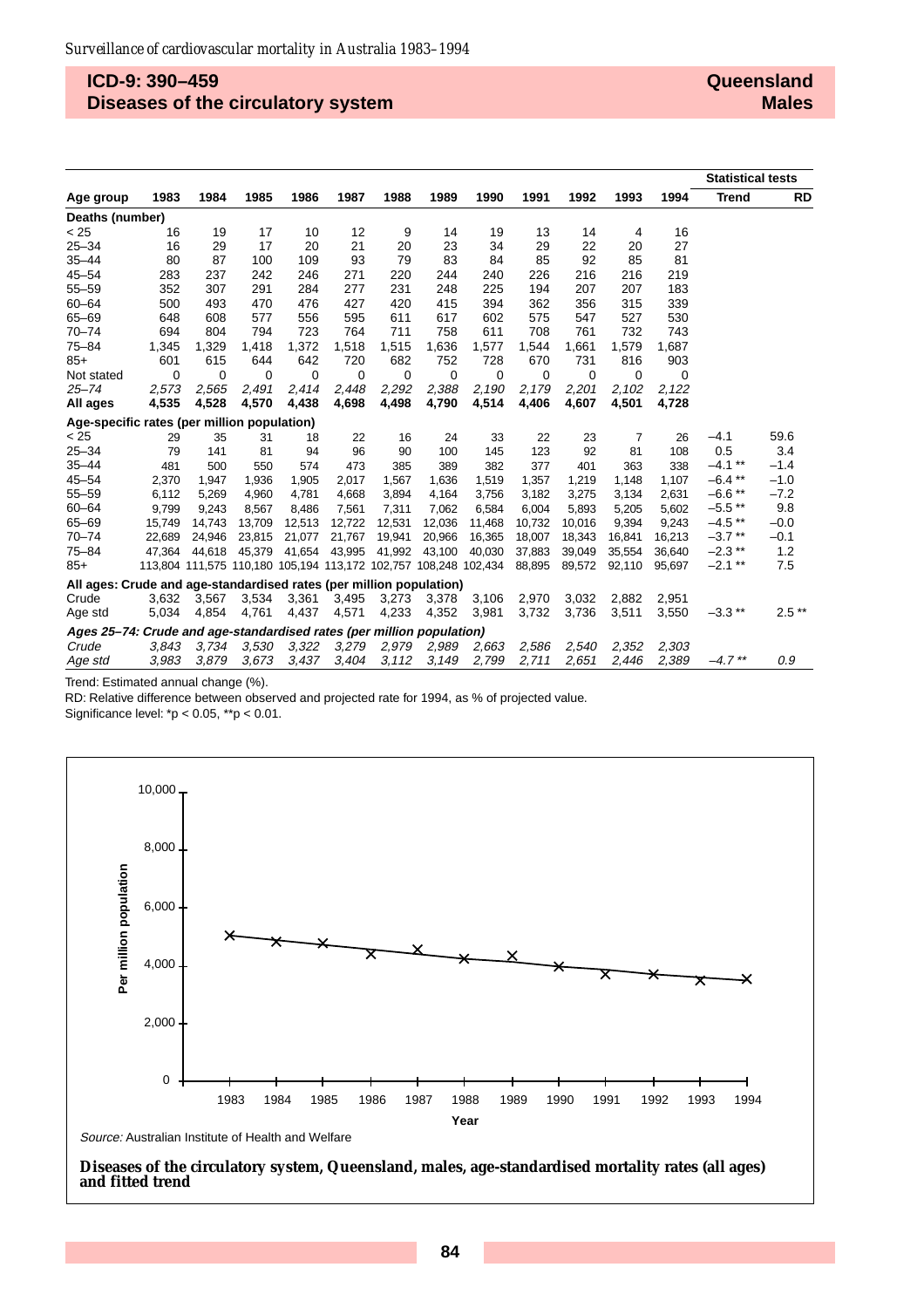## **ICD-9: 390–459 Diseases of the circulatory system**

#### **Queensland Females**

|                                                                       |        |          |                         |        |             |        |                              |             |             |        |        |        | <b>Statistical tests</b> |           |
|-----------------------------------------------------------------------|--------|----------|-------------------------|--------|-------------|--------|------------------------------|-------------|-------------|--------|--------|--------|--------------------------|-----------|
| Age group                                                             | 1983   | 1984     | 1985                    | 1986   | 1987        | 1988   | 1989                         | 1990        | 1991        | 1992   | 1993   | 1994   | <b>Trend</b>             | <b>RD</b> |
| Deaths (number)                                                       |        |          |                         |        |             |        |                              |             |             |        |        |        |                          |           |
| < 25                                                                  | 11     | 10       | 10                      | 15     | 4           | 12     | 12                           | 13          | 6           | 8      | 11     | 9      |                          |           |
| $25 - 34$                                                             | 13     | 11       | 10                      | 12     | 19          | 16     | 15                           | 12          | 13          | 13     | 10     | 14     |                          |           |
| $35 - 44$                                                             | 42     | 28       | 35                      | 31     | 36          | 30     | 33                           | 32          | 32          | 28     | 33     | 28     |                          |           |
| $45 - 54$                                                             | 94     | 84       | 84                      | 93     | 87          | 70     | 84                           | 90          | 80          | 78     | 60     | 79     |                          |           |
| $55 - 59$                                                             | 122    | 116      | 111                     | 103    | 98          | 95     | 101                          | 71          | 64          | 84     | 74     | 70     |                          |           |
| $60 - 64$                                                             | 199    | 228      | 186                     | 179    | 147         | 170    | 151                          | 147         | 151         | 145    | 135    | 139    |                          |           |
| $65 - 69$                                                             | 313    | 332      | 294                     | 290    | 293         | 303    | 300                          | 284         | 273         | 271    | 231    | 243    |                          |           |
| $70 - 74$                                                             | 459    | 514      | 554                     | 478    | 542         | 474    | 515                          | 504         | 433         | 478    | 416    | 454    |                          |           |
| $75 - 84$                                                             | 1,398  | 1,441    | 1,541                   | 1,417  | 1,572       | 1,499  | 1,633                        | 1,640       | 1,522       | 1,689  | 1,639  | 1,719  |                          |           |
| $85+$                                                                 | 1,302  | 1,288    | 1,449                   | 1,372  | 1,502       | 1,418  | 1,708                        | 1,566       | 1,539       | 1,708  | 1,660  | 1,898  |                          |           |
| Not stated                                                            | 0      | $\Omega$ | 0                       | 0      | $\mathbf 0$ | 0      | 0                            | $\mathbf 0$ | $\mathbf 0$ | 0      | 0      | 0      |                          |           |
| $25 - 74$                                                             | 1,242  | 1,313    | 1,274                   | 1,186  | 1,222       | 1,158  | 1,199                        | 1,140       | 1,046       | 1,097  | 959    | 1,027  |                          |           |
| All ages                                                              | 3,953  | 4,052    | 4,274                   | 3,990  | 4,300       | 4,087  | 4,552                        | 4,359       | 4,113       | 4,502  | 4,269  | 4,653  |                          |           |
| Age-specific rates (per million population)                           |        |          |                         |        |             |        |                              |             |             |        |        |        |                          |           |
| < 25                                                                  | 21     | 19       | 19                      | 28     | 8           | 22     | 22                           | 23          | 11          | 14     | 19     | 15     | $-2.8$                   | $-5.0$    |
| $25 - 34$                                                             | 66     | 55       | 49                      | 58     | 89          | 73     | 66                           | 51          | 55          | 54     | 41     | 56     | $-2.2$                   | 9.3       |
| $35 - 44$                                                             | 267    | 170      | 202                     | 170    | 189         | 151    | 158                          | 148         | 144         | 123    | 141    | 117    | $-5.5$ **                | $-2.0$    |
| $45 - 54$                                                             | 832    | 731      | 715                     | 771    | 692         | 532    | 600                          | 607         | 510         | 467    | 338    | 420    | $-6.6$ **                | 6.2       |
| $55 - 59$                                                             | 2,168  | 2,039    | 1,941                   | 1,794  | 1,706       | 1,656  | 1,752                        | 1,219       | 1,094       | 1,387  | 1,176  | 1,061  | $-6.2**$                 | $-3.2$    |
| $60 - 64$                                                             | 3,725  | 4,162    | 3,314                   | 3,147  | 2,582       | 2,933  | 2,559                        | 2,469       | 2,509       | 2,401  | 2,246  | 2,318  | $-5.1$ **                | 13.8      |
| $65 - 69$                                                             | 6,792  | 7,191    | 6,286                   | 5,933  | 5,787       | 5,759  | 5,505                        | 5,098       | 4,859       | 4,764  | 3,945  | 4,066  | $-4.9**$                 | $-1.7$    |
| $70 - 74$                                                             | 12,406 | 13,232   | 13,804                  | 11,585 | 12,808      | 11,031 | 11,886                       | 11,393      | 9,339       | 9,896  | 8,299  | 8,700  | $-4.0**$                 | $-2.3$    |
| $75 - 84$                                                             | 33,565 | 33,063   | 34,019                  | 30,100 | 31,923      | 29,001 | 29,967                       | 28,914      | 25,891      | 27,565 | 25,729 | 26,014 | $-2.6$ **                | 2.7       |
| $85+$                                                                 |        |          | 106,853 100,775 105,682 | 93,697 |             |        | 99,516 91,172 105,452 93,688 |             | 88,479      | 92,907 | 85,426 | 92,356 | $-1.5$ **                | 6.3       |
| All ages: Crude and age-standardised rates (per million population)   |        |          |                         |        |             |        |                              |             |             |        |        |        |                          |           |
| Crude                                                                 | 3,204  | 3.230    | 3,344                   | 3,060  | 3,230       | 2,992  | 3,229                        | 3,015       | 2,784       | 2,975  | 2.747  | 2.919  |                          |           |
| Age std                                                               | 3,161  | 3,115    | 3,141                   | 2,814  | 2,924       | 2,684  | 2,859                        | 2,655       | 2,410       | 2,517  | 2,278  | 2,360  | $-2.9**$                 | $2.7***$  |
| Ages 25-74: Crude and age-standardised rates (per million population) |        |          |                         |        |             |        |                              |             |             |        |        |        |                          |           |
| Crude                                                                 | 1,885  | 1,943    | 1,834                   | 1,658  | 1,659       | 1,520  | 1,516                        | 1,398       | 1,251       | 1,275  | 1,080  | 1,122  |                          |           |
| Age std                                                               | 1,772  | 1,815    | 1,719                   | 1,564  | 1,567       | 1,451  | 1,470                        | 1,367       | 1,221       | 1,242  | 1,056  | 1,095  | $-4.7$ **                | 0.4       |

Trend: Estimated annual change (%).

RD: Relative difference between observed and projected rate for 1994, as % of projected value.

Significance level: \*p < 0.05, \*\*p < 0.01.



**Diseases of the circulatory system, Queensland, females, age-standardised mortality rates (all ages) and fitted trend**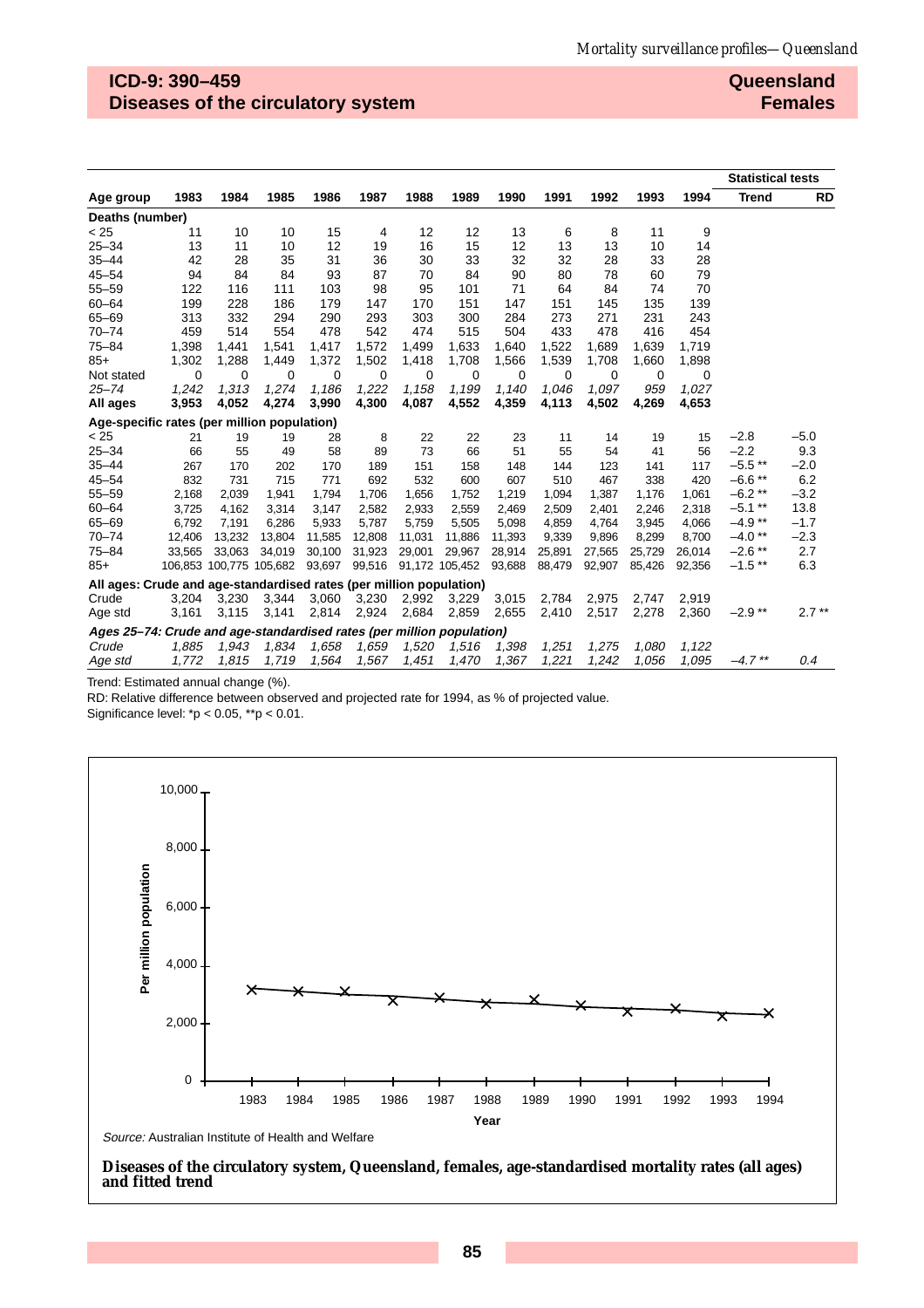### **ICD-9: 410–414 Ischaemic heart disease**

|                                                                       |        |                                                                                     |        |       |       |       |                |        |               |       |        |        | <b>Statistical tests</b> |           |
|-----------------------------------------------------------------------|--------|-------------------------------------------------------------------------------------|--------|-------|-------|-------|----------------|--------|---------------|-------|--------|--------|--------------------------|-----------|
| Age group                                                             | 1983   | 1984                                                                                | 1985   | 1986  | 1987  | 1988  | 1989           | 1990   | 1991          | 1992  | 1993   | 1994   | <b>Trend</b>             | <b>RD</b> |
| Deaths (number)                                                       |        |                                                                                     |        |       |       |       |                |        |               |       |        |        |                          |           |
| < 25                                                                  | 2      | 1                                                                                   | 0      | 1     | 3     | 0     | 0              | 1      | 1             | 2     | 1      | 2      |                          |           |
| $25 - 34$                                                             | 7      | 15                                                                                  | 6      | 6     | 6     | 12    | $\overline{7}$ | 17     | 9             | 11    | 4      | 12     |                          |           |
| $35 - 44$                                                             | 53     | 56                                                                                  | 63     | 79    | 63    | 45    | 47             | 52     | 55            | 63    | 57     | 52     |                          |           |
| $45 - 54$                                                             | 217    | 178                                                                                 | 178    | 177   | 195   | 158   | 181            | 167    | 169           | 151   | 158    | 172    |                          |           |
| $55 - 59$                                                             | 278    | 233                                                                                 | 214    | 215   | 210   | 168   | 186            | 165    | 137           | 147   | 163    | 142    |                          |           |
| $60 - 64$                                                             | 382    | 364                                                                                 | 348    | 379   | 337   | 325   | 299            | 271    | 246           | 257   | 237    | 245    |                          |           |
| $65 - 69$                                                             | 475    | 422                                                                                 | 424    | 411   | 429   | 447   | 448            | 420    | 407           | 386   | 390    | 377    |                          |           |
| $70 - 74$                                                             | 462    | 543                                                                                 | 543    | 508   | 533   | 496   | 523            | 420    | 488           | 525   | 499    | 495    |                          |           |
| $75 - 84$                                                             | 856    | 817                                                                                 | 869    | 841   | 952   | 957   | 1,033          | 987    | 971           | 1,020 | 948    | 1,062  |                          |           |
| $85+$                                                                 | 312    | 329                                                                                 | 333    | 337   | 368   | 377   | 411            | 364    | 344           | 403   | 475    | 496    |                          |           |
| Not stated                                                            | 0      | $\mathbf 0$                                                                         | 0      | 0     | 0     | 0     | 0              | 0      | 0             | 0     | 0      | 0      |                          |           |
| $25 - 74$                                                             | 1.874  | 1.811                                                                               | 1,776  | 1,775 | 1.773 | 1,651 | 1,691          | 1.512  | 1,511         | 1.540 | 1.508  | 1.495  |                          |           |
| All ages                                                              | 3,044  | 2,958                                                                               | 2,978  | 2,954 | 3,096 | 2,985 | 3,135          | 2,864  | 2,827         | 2,965 | 2,932  | 3,055  |                          |           |
| Age-specific rates (per million population)                           |        |                                                                                     |        |       |       |       |                |        |               |       |        |        |                          |           |
| < 25                                                                  | 4      | 2                                                                                   | 0      | 2     | 5     | 0     | 0              | 2      | 2             | 3     | 2      | 3      |                          |           |
| $25 - 34$                                                             | 34     | 73                                                                                  | 29     | 28    | 28    | 54    | 30             | 72     | 38            | 46    | 16     | 48     | $-0.7$                   | 31.3      |
| $35 - 44$                                                             | 318    | 322                                                                                 | 346    | 416   | 320   | 219   | 220            | 236    | 244           | 275   | 243    | 217    | $-4.2$ **                | $-1.6$    |
| $45 - 54$                                                             | 1,818  | 1,462                                                                               | 1,424  | 1,371 | 1,451 | 1,126 | 1,214          | 1,057  | 1,015         | 852   | 840    | 869    | $-6.5$ **                | 9.7       |
| $55 - 59$                                                             | 4,827  | 3,999                                                                               | 3,648  | 3,620 | 3,539 | 2,832 | 3,123          | 2,754  | 2,247         | 2,326 | 2.468  | 2.042  | $-6.8**$                 | $-0.7$    |
| $60 - 64$                                                             | 7,487  | 6,825                                                                               | 6,343  | 6,757 | 5,968 | 5,658 | 5,088          | 4,529  | 4,080         | 4,254 | 3,916  | 4,049  | $-6.1$ **                | 11.7      |
| $65 - 69$                                                             | 11.544 | 10.233                                                                              | 10,074 | 9,249 | 9,173 | 9,168 | 8,739          | 8,001  | 7,596         | 7.068 | 6.952  | 6,575  | $-4.6$ **                | $-0.7$    |
| $70 - 74$                                                             |        | 15,104 16,848 16,286 14,810 15,186 13,911                                           |        |       |       |       | 14,466         | 11,249 | 12,412 12,654 |       | 11,481 | 10.801 | $-3.7$ **                | $-4.1$    |
| $75 - 84$                                                             |        | 30,144 27,429 27,810 25,533 27,591 26,526 27,214 25,054 23,824 23,980 21,346        |        |       |       |       |                |        |               |       |        | 23.066 | $-2.4$ **                | 3.5       |
| $85+$                                                                 |        | 59,080 59,688 56,972 55,219 57,843 56,803 59,162 51,217 45,642 49,381 53,618 52,565 |        |       |       |       |                |        |               |       |        |        | $-1.5$ **                | 6.7       |
| All ages: Crude and age-standardised rates (per million population)   |        |                                                                                     |        |       |       |       |                |        |               |       |        |        |                          |           |
| Crude                                                                 | 2,438  | 2,330                                                                               | 2,303  | 2,237 | 2,304 | 2,172 | 2,211          | 1,970  | 1,905         | 1,951 | 1,877  | 1,907  |                          |           |
| Age std                                                               | 3,281  | 3,092                                                                               | 3,023  | 2,869 | 2,933 | 2,755 | 2,795          | 2,473  | 2,352         | 2,370 | 2,255  | 2,263  | $-3.5$ **                | $3.2**$   |
| Ages 25-74: Crude and age-standardised rates (per million population) |        |                                                                                     |        |       |       |       |                |        |               |       |        |        |                          |           |
| Crude                                                                 | 2,799  | 2,636                                                                               | 2,516  | 2,442 | 2,375 | 2,146 | 2,116          | 1,838  | 1,793         | 1,777 | 1.687  | 1,623  |                          |           |
| Age std                                                               | 2,888  | 2,731                                                                               | 2.617  | 2,522 | 2,461 | 2,240 | 2,228          | 1,933  | 1,879         | 1,855 | 1,755  | 1,681  | $-4.9**$                 | 1.4       |

Trend: Estimated annual change (%).

RD: Relative difference between observed and projected rate for 1994, as % of projected value.

Significance level: \*p < 0.05, \*\*p < 0.01.



**Ischaemic heart disease, males, Queensland, age-standardised mortality rates (all ages) and fitted trend**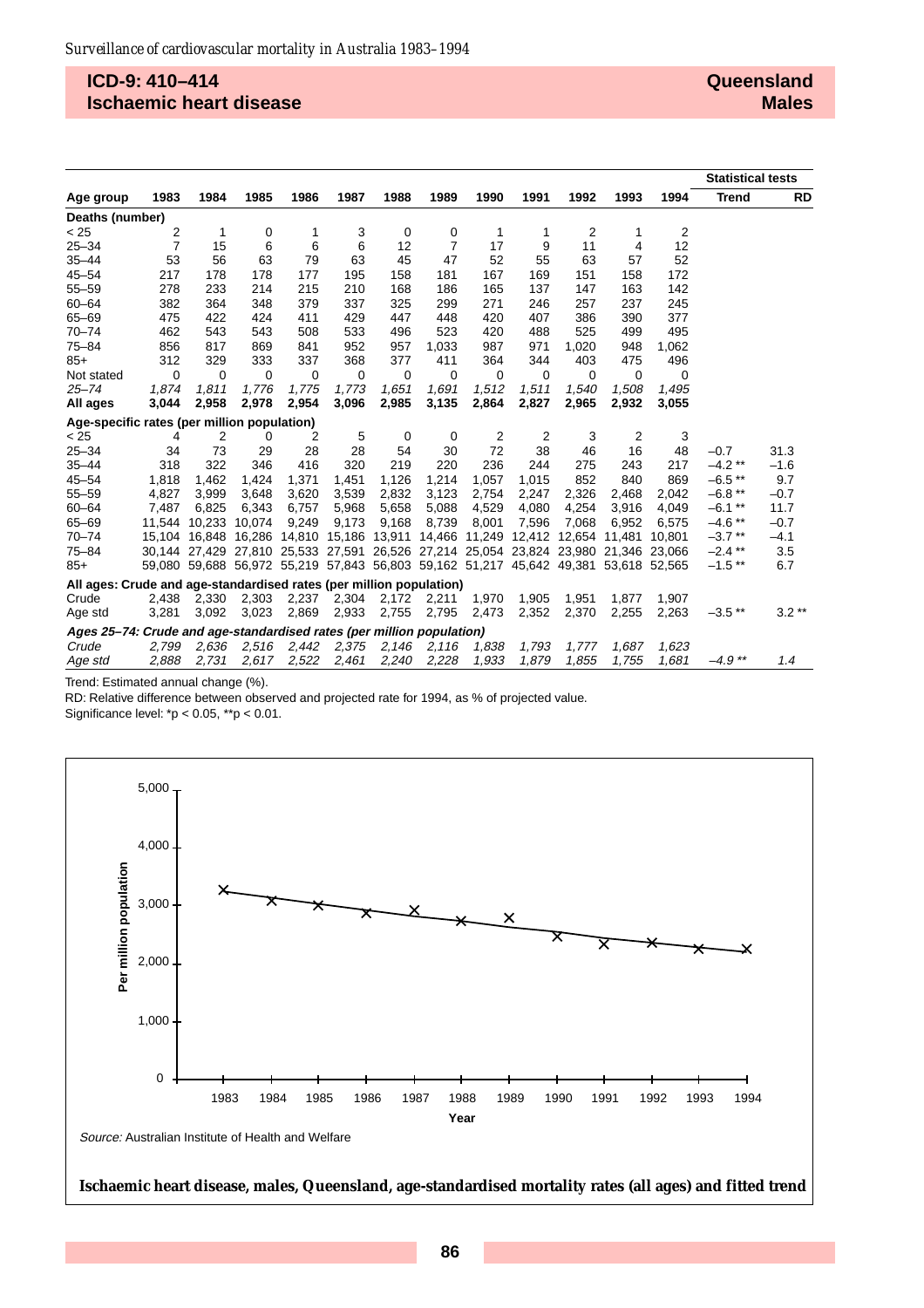## **ICD-9: 410–414 Ischaemic heart disease**

**Queensland Females**

|                                                                       |        |        |             |                |                                                                              |       |       |             |       |                |                |                | <b>Statistical tests</b> |           |
|-----------------------------------------------------------------------|--------|--------|-------------|----------------|------------------------------------------------------------------------------|-------|-------|-------------|-------|----------------|----------------|----------------|--------------------------|-----------|
| Age group                                                             | 1983   | 1984   | 1985        | 1986           | 1987                                                                         | 1988  | 1989  | 1990        | 1991  | 1992           | 1993           | 1994           | <b>Trend</b>             | <b>RD</b> |
| Deaths (number)                                                       |        |        |             |                |                                                                              |       |       |             |       |                |                |                |                          |           |
| < 25                                                                  | 2      | 0      | 0           | 0              | 0                                                                            | 1     | 0     | 1           | 0     | 0              | 0              | 1              |                          |           |
| $25 - 34$                                                             | 3      | 2      | 1           | $\overline{2}$ | 1                                                                            | 0     | 2     | 3           | 2     | $\overline{2}$ | $\overline{2}$ | $\overline{2}$ |                          |           |
| $35 - 44$                                                             | 12     | 11     | 12          | 13             | 15                                                                           | 9     | 9     | 12          | 9     | 11             | 13             | 12             |                          |           |
| $45 - 54$                                                             | 58     | 43     | 46          | 46             | 44                                                                           | 43    | 44    | 42          | 44    | 44             | 24             | 44             |                          |           |
| $55 - 59$                                                             | 68     | 75     | 59          | 59             | 68                                                                           | 56    | 56    | 44          | 32    | 44             | 36             | 42             |                          |           |
| $60 - 64$                                                             | 115    | 138    | 117         | 110            | 101                                                                          | 114   | 84    | 93          | 91    | 96             | 93             | 82             |                          |           |
| $65 - 69$                                                             | 201    | 204    | 180         | 182            | 198                                                                          | 194   | 201   | 176         | 175   | 172            | 143            | 145            |                          |           |
| $70 - 74$                                                             | 299    | 306    | 354         | 292            | 335                                                                          | 307   | 325   | 314         | 245   | 301            | 275            | 276            |                          |           |
| $75 - 84$                                                             | 731    | 743    | 798         | 768            | 894                                                                          | 846   | 920   | 917         | 819   | 979            | 892            | 984            |                          |           |
| $85+$                                                                 | 525    | 535    | 611         | 632            | 678                                                                          | 629   | 837   | 745         | 743   | 854            | 759            | 919            |                          |           |
| Not stated                                                            | 0      | 0      | $\mathbf 0$ | 0              | $\mathbf 0$                                                                  | 0     | 0     | $\mathbf 0$ | 0     | 0              | 0              | 0              |                          |           |
| $25 - 74$                                                             | 756    | 779    | 769         | 704            | 762                                                                          | 723   | 721   | 684         | 598   | 670            | 586            | 603            |                          |           |
| All ages                                                              | 2,014  | 2,057  | 2,178       | 2,104          | 2,334                                                                        | 2,199 | 2,478 | 2,347       | 2,160 | 2,503          | 2,237          | 2,507          |                          |           |
| Age-specific rates (per million population)                           |        |        |             |                |                                                                              |       |       |             |       |                |                |                |                          |           |
| < 25                                                                  | 4      | 0      | 0           | 0              | 0                                                                            | 2     | 0     | 2           | 0     | 0              | 0              | 2              |                          |           |
| $25 - 34$                                                             | 15     | 10     | 5           | 10             | 5                                                                            | 0     | 9     | 13          | 8     | 8              | 8              | 8              |                          |           |
| $35 - 44$                                                             | 76     | 67     | 69          | 71             | 79                                                                           | 45    | 43    | 56          | 41    | 48             | 56             | 50             | $-4.3$                   | 15.8      |
| $45 - 54$                                                             | 514    | 374    | 391         | 381            | 350                                                                          | 327   | 314   | 283         | 281   | 263            | 135            | 234            | $-7.3$ **                | 21.9      |
| $55 - 59$                                                             | 1,208  | 1,318  | 1,032       | 1.028          | 1.183                                                                        | 976   | 971   | 755         | 547   | 726            | 572            | 637            | $-7.0$ **                | 10.6      |
| $60 - 64$                                                             | 2,152  | 2,519  | 2,085       | 1,934          | 1,774                                                                        | 1,967 | 1,424 | 1,562       | 1,512 | 1,590          | 1,547          | 1,367          | $-4.6**$                 | 0.9       |
| $65 - 69$                                                             | 4,362  | 4,418  | 3,848       | 3,723          | 3,911                                                                        | 3,687 | 3,688 | 3,159       | 3,115 | 3,024          | 2,442          | 2,426          | $-5.0**$                 | $-8.3$    |
| $70 - 74$                                                             | 8,081  | 7,877  | 8,820       | 7,077          | 7,916                                                                        | 7,145 | 7,501 | 7,098       | 5,284 | 6,232          | 5,486          | 5,289          | $-4.1***$                | $-5.0$    |
| $75 - 84$                                                             | 17.551 | 17.048 | 17.617      |                | 16,314 18,154 16,368 16,883                                                  |       |       | 16,167      |       | 13,932 15,978  | 14.002         | 14.891         | $-1.9**$                 | 2.8       |
| $85+$                                                                 |        |        |             |                | 43,086 41,859 44,563 43,161 44,921 40,442 51,676 44,571 42,716 46,453 39,059 |       |       |             |       |                |                | 44.718         | 0.0                      | 2.4       |
| All ages: Crude and age–standardised rates (per million population)   |        |        |             |                |                                                                              |       |       |             |       |                |                |                |                          |           |
| Crude                                                                 | 1,633  | 1,640  | 1,704       | 1,613          | 1,753                                                                        | 1,610 | 1,758 | 1,623       | 1,462 | 1,654          | 1.439          | 1.573          |                          |           |
| Age std                                                               | 1,621  | 1,593  | 1,616       | 1,496          | 1,606                                                                        | 1,462 | 1,568 | 1,442       | 1,275 | 1,412          | 1,211          | 1,286          | $-2.4$ **                | 0.6       |
| Ages 25–74: Crude and age–standardised rates (per million population) |        |        |             |                |                                                                              |       |       |             |       |                |                |                |                          |           |
| Crude                                                                 | 1,147  | 1,153  | 1,107       | 984            | 1,034                                                                        | 949   | 911   | 839         | 715   | 779            | 660            | 659            |                          |           |
| Age std                                                               | 1,073  | 1,073  | 1,034       | 924            | 974                                                                          | 904   | 882   | 819         | 698   | 758            | 644            | 642            | $-4.8$ **                | $-2.3$    |

Trend: Estimated annual change (%).

RD: Relative difference between observed and projected rate for 1994, as % of projected value.

Significance level:  $\sp{\star}$   $p$  < 0.05,  $\sp{\star}$   $\sp{\star}$   $p$  < 0.01.



**and fitted trend**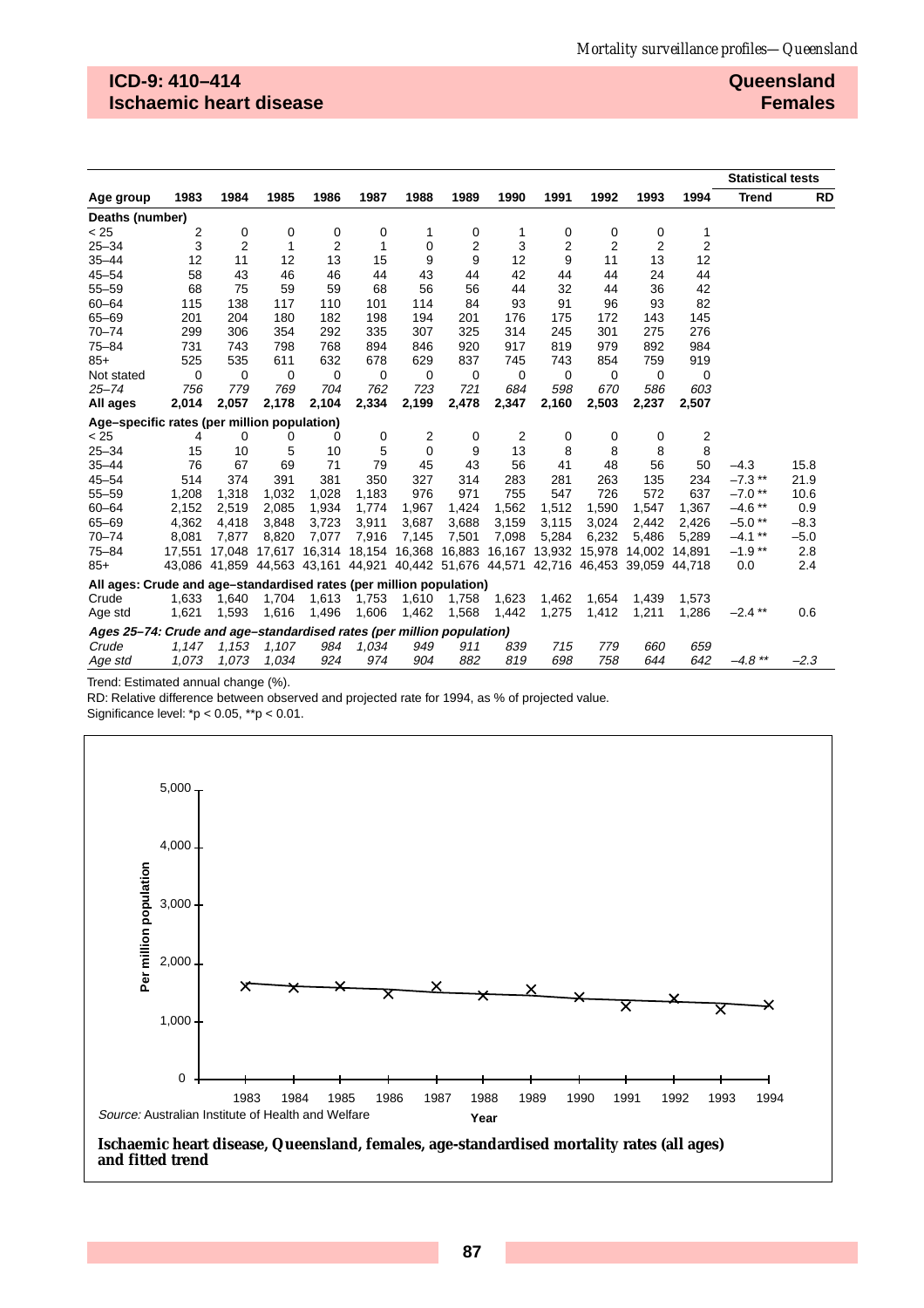#### **ICD-9: 430–438 Cerebrovascular disease**

|                                                                       |       |       |       |                                                                       |                |                |       |             |       |                |               |       | <b>Statistical tests</b> |         |
|-----------------------------------------------------------------------|-------|-------|-------|-----------------------------------------------------------------------|----------------|----------------|-------|-------------|-------|----------------|---------------|-------|--------------------------|---------|
| Age group                                                             | 1983  | 1984  | 1985  | 1986                                                                  | 1987           | 1988           | 1989  | 1990        | 1991  | 1992           | 1993          | 1994  | <b>Trend</b>             | RD      |
| Deaths (number)                                                       |       |       |       |                                                                       |                |                |       |             |       |                |               |       |                          |         |
| < 25                                                                  | 5     | 1     | 4     | 3                                                                     | 1              | 2              | 6     | 4           |       | 4              | 1             | 3     |                          |         |
| $25 - 34$                                                             | 4     | 5     | 2     | 4                                                                     | $\overline{2}$ | $\overline{2}$ | 8     | 4           | 4     | $\overline{2}$ | 6             | 5     |                          |         |
| $35 - 44$                                                             | 14    | 15    | 8     | 12                                                                    | 15             | 13             | 13    | 15          | 17    | 14             | 9             | 11    |                          |         |
| $45 - 54$                                                             | 30    | 24    | 34    | 33                                                                    | 37             | 25             | 23    | 34          | 27    | 25             | 26            | 22    |                          |         |
| $55 - 59$                                                             | 43    | 37    | 39    | 28                                                                    | 28             | 22             | 23    | 29          | 25    | 23             | 23            | 18    |                          |         |
| $60 - 64$                                                             | 57    | 67    | 65    | 55                                                                    | 43             | 48             | 46    | 56          | 57    | 50             | 34            | 47    |                          |         |
| $65 - 69$                                                             | 87    | 98    | 82    | 80                                                                    | 80             | 88             | 86    | 73          | 82    | 74             | 65            | 60    |                          |         |
| $70 - 74$                                                             | 132   | 142   | 132   | 124                                                                   | 132            | 115            | 103   | 98          | 108   | 120            | 121           | 127   |                          |         |
| $75 - 84$                                                             | 272   | 289   | 296   | 288                                                                   | 321            | 304            | 313   | 321         | 317   | 377            | 341           | 373   |                          |         |
| $85+$                                                                 | 149   | 146   | 161   | 158                                                                   | 188            | 161            | 182   | 190         | 177   | 168            | 186           | 228   |                          |         |
| Not stated                                                            | 0     | 0     | 0     | 0                                                                     | 0              | 0              | 0     | $\mathbf 0$ | 0     | 0              | 0             | 0     |                          |         |
| $25 - 74$                                                             | 367   | 388   | 362   | 336                                                                   | 337            | 313            | 302   | 309         | 320   | 308            | 284           | 290   |                          |         |
| All ages                                                              | 793   | 824   | 823   | 785                                                                   | 847            | 780            | 803   | 824         | 815   | 857            | 812           | 894   |                          |         |
| Age-specific rates (per million population)                           |       |       |       |                                                                       |                |                |       |             |       |                |               |       |                          |         |
| < 25                                                                  | 9     | 2     | 7     | 5                                                                     | 2              | 4              | 10    | 7           | 2     | 7              | 2             | 5     | $-3.5$                   | 22.7    |
| $25 - 34$                                                             | 20    | 24    | 10    | 19                                                                    | 9              | 9              | 35    | 17          | 17    | 8              | 24            | 20    | 0.9                      | 11.6    |
| $35 - 44$                                                             | 84    | 86    | 44    | 63                                                                    | 76             | 63             | 61    | 68          | 75    | 61             | 38            | 46    | $-3.8$                   | $-13.8$ |
| $45 - 54$                                                             | 251   | 197   | 272   | 256                                                                   | 275            | 178            | 154   | 215         | 162   | 141            | 138           | 111   | $-6.7$ **                | $-19.3$ |
| $55 - 59$                                                             | 747   | 635   | 665   | 471                                                                   | 472            | 371            | 386   | 484         | 410   | 364            | 348           | 259   | $-7.5$ **                | $-15.3$ |
| $60 - 64$                                                             | 1,117 | 1,256 | 1,185 | 980                                                                   | 761            | 836            | 783   | 936         | 945   | 828            | 562           | 777   | $-4.6$ **                | 15.9    |
| $65 - 69$                                                             | 2,114 | 2,376 | 1,948 | 1,800                                                                 | 1,711          | 1,805          | 1,678 | 1,391       | 1,530 | 1,355          | 1,159         | 1,046 | $-6.1$ **                | $-11.7$ |
| $70 - 74$                                                             | 4,316 | 4,406 | 3,959 | 3,615                                                                 | 3,761          | 3,225          | 2,849 | 2,625       | 2,747 | 2,892          | 2,784         | 2,771 | $-4.7$ **                | 14.7    |
| $75 - 84$                                                             | 9,578 | 9,703 | 9,473 | 8,744                                                                 | 9,303          | 8,426          | 8,246 | 8,148       | 7,778 | 8,863          | 7,678         | 8,101 | $-1.8$ **                | 5.4     |
| $85+$                                                                 |       |       |       | 28,214 26,488 27,545 25,889 29,550 24,258 26,198 26,734 23,484 20,586 |                |                |       |             |       |                | 20,996 24,163 |       | $-2.3$ **                | 12.9    |
| All ages: Crude and age-standardised rates (per million population)   |       |       |       |                                                                       |                |                |       |             |       |                |               |       |                          |         |
| Crude                                                                 | 635   | 649   | 636   | 594                                                                   | 630            | 568            | 566   | 567         | 549   | 564            | 520           | 558   |                          |         |
| Age std                                                               | 933   | 931   | 907   | 831                                                                   | 875            | 770            | 770   | 762         | 722   | 719            | 656           | 696   | $-3.1$ **                | $6.6**$ |
| Ages 25-74: Crude and age-standardised rates (per million population) |       |       |       |                                                                       |                |                |       |             |       |                |               |       |                          |         |
| Crude                                                                 | 548   | 565   | 513   | 462                                                                   | 451            | 407            | 378   | 376         | 380   | 355            | 318           | 315   |                          |         |
| Age std                                                               | 575   | 592   | 536   | 484                                                                   | 473            | 428            | 400   | 396         | 399   | 372            | 331           | 327   | $-5.3$ **                | 2.5     |

Trend: Estimated annual change (%).

RD: Relative difference between observed and projected rate for 1994, as % of projected value.

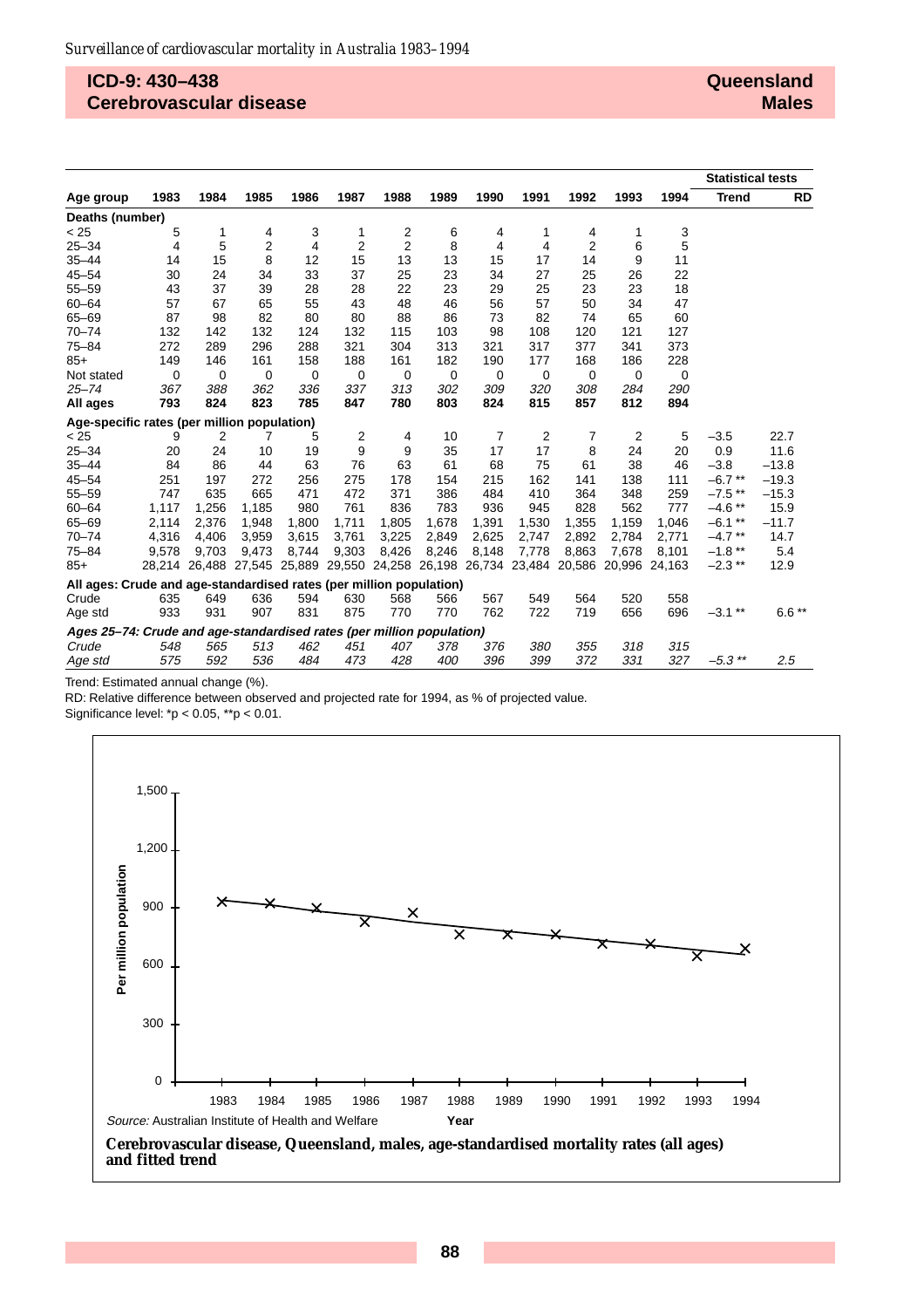## **ICD-9: 430–438 Cerebrovascular disease**

**Queensland Females**

|                                                                       |       |       |             |                                                                              |                |                |             |             |                |       |       |             | <b>Statistical tests</b> |           |
|-----------------------------------------------------------------------|-------|-------|-------------|------------------------------------------------------------------------------|----------------|----------------|-------------|-------------|----------------|-------|-------|-------------|--------------------------|-----------|
| Age group                                                             | 1983  | 1984  | 1985        | 1986                                                                         | 1987           | 1988           | 1989        | 1990        | 1991           | 1992  | 1993  | 1994        | <b>Trend</b>             | <b>RD</b> |
| Deaths (number)                                                       |       |       |             |                                                                              |                |                |             |             |                |       |       |             |                          |           |
| < 25                                                                  | 4     | 2     | 5           | 4                                                                            | 2              | 1              | 2           | 3           | 2              | 1     | 2     | 2           |                          |           |
| $25 - 34$                                                             | 5     | 3     | 4           | $\overline{2}$                                                               | 8              | $\overline{7}$ | 5           | 3           | $\overline{4}$ | 6     | 5     | 2           |                          |           |
| $35 - 44$                                                             | 21    | 5     | 14          | 10                                                                           | $\overline{7}$ | 9              | 10          | 10          | 11             | 11    | 12    | 3           |                          |           |
| $45 - 54$                                                             | 21    | 32    | 23          | 27                                                                           | 26             | 20             | 28          | 24          | 21             | 20    | 22    | 21          |                          |           |
| $55 - 59$                                                             | 35    | 27    | 31          | 25                                                                           | 15             | 19             | 24          | 14          | 13             | 23    | 20    | 14          |                          |           |
| $60 - 64$                                                             | 59    | 46    | 38          | 45                                                                           | 28             | 34             | 42          | 31          | 37             | 23    | 21    | 30          |                          |           |
| $65 - 69$                                                             | 70    | 75    | 73          | 68                                                                           | 54             | 66             | 60          | 66          | 54             | 47    | 45    | 52          |                          |           |
| $70 - 74$                                                             | 99    | 126   | 122         | 108                                                                          | 129            | 99             | 108         | 110         | 91             | 94    | 81    | 107         |                          |           |
| $75 - 84$                                                             | 397   | 418   | 445         | 406                                                                          | 413            | 398            | 416         | 433         | 427            | 430   | 455   | 453         |                          |           |
| $85+$                                                                 | 429   | 445   | 474         | 408                                                                          | 489            | 460            | 452         | 473         | 459            | 472   | 496   | 538         |                          |           |
| Not stated                                                            | 0     | 0     | $\mathbf 0$ | 0                                                                            | $\mathbf 0$    | 0              | $\mathbf 0$ | $\mathbf 0$ | 0              | 0     | 0     | $\mathbf 0$ |                          |           |
| $25 - 74$                                                             | 310   | 314   | 305         | 285                                                                          | 267            | 254            | 277         | 258         | 231            | 224   | 206   | 229         |                          |           |
| All ages                                                              | 1,140 | 1,179 | 1,229       | 1,103                                                                        | 1,171          | 1,113          | 1,147       | 1,167       | 1,119          | 1,127 | 1,159 | 1,222       |                          |           |
| Age-specific rates (per million population)                           |       |       |             |                                                                              |                |                |             |             |                |       |       |             |                          |           |
| < 25                                                                  | 8     | 4     | 10          | 8                                                                            | 4              | 2              | 4           | 5           | 4              | 2     | 3     | 3           | $-8.7$                   | 38.5      |
| $25 - 34$                                                             | 26    | 15    | 20          | 10                                                                           | 37             | 32             | 22          | 13          | 17             | 25    | 20    | 8           | $-2.9$                   | $-62.2$   |
| $35 - 44$                                                             | 133   | 30    | 81          | 55                                                                           | 37             | 45             | 48          | 46          | 50             | 48    | 51    | 13          | $-8.4$ **                | $-67.0$   |
| $45 - 54$                                                             | 186   | 278   | 196         | 224                                                                          | 207            | 152            | 200         | 162         | 134            | 120   | 124   | 112         | $-6.6**$                 | $-5.5$    |
| $55 - 59$                                                             | 622   | 475   | 542         | 436                                                                          | 261            | 331            | 416         | 240         | 222            | 380   | 318   | 212         | $-7.4$ **                | $-12.9$   |
| $60 - 64$                                                             | 1,104 | 840   | 677         | 791                                                                          | 492            | 587            | 712         | 521         | 615            | 381   | 349   | 500         | $-7.4$ **                | 36.6      |
| $65 - 69$                                                             | 1,519 | 1,624 | 1,561       | 1,391                                                                        | 1,067          | 1,254          | 1,101       | 1,185       | 961            | 826   | 769   | 870         | $-6.4***$                | 12.5      |
| $70 - 74$                                                             | 2,676 | 3,244 | 3,040       | 2,618                                                                        | 3,048          | 2,304          | 2,492       | 2,486       | 1,963          | 1,946 | 1,616 | 2,051       | $-4.8**$                 | 16.3      |
| $75 - 84$                                                             | 9,532 | 9.591 | 9,824       | 8,624                                                                        | 8,387          | 7,700          | 7,634       | 7.634       | 7,264          | 7,018 | 7,143 | 6,855       | $-3.4$ **                | 4.1       |
| $85+$                                                                 |       |       |             | 35,207 34,817 34,571 27,863 32,399 29,576 27,906 28,298 26,388 25,674 25,525 |                |                |             |             |                |       |       | 26.179      | $-3.0**$                 | 8.4       |
| All ages: Crude and age-standardised rates (per million population)   |       |       |             |                                                                              |                |                |             |             |                |       |       |             |                          |           |
| Crude                                                                 | 924   | 940   | 962         | 846                                                                          | 880            | 815            | 814         | 807         | 758            | 745   | 746   | 767         |                          |           |
| Age std                                                               | 908   | 900   | 897         | 775                                                                          | 785            | 721            | 718         | 702         | 648            | 622   | 608   | 610         | $-4.0**$                 | $6.0**$   |
| Ages 25-74: Crude and age-standardised rates (per million population) |       |       |             |                                                                              |                |                |             |             |                |       |       |             |                          |           |
| Crude                                                                 | 470   | 465   | 439         | 399                                                                          | 362            | 333            | 350         | 317         | 276            | 260   | 232   | <i>250</i>  |                          |           |
| Age std                                                               | 446   | 436   | 414         | 378                                                                          | 343            | 320            | 341         | 310         | 270            | 253   | 226   | 243         | $-6.1$ **                | $7.6*$    |

Trend: Estimated annual change (%).

RD: Relative difference between observed and projected rate for 1994, as % of projected value.

Significance level: \*p < 0.05, \*\*p < 0.01.



#### **Cerebrovascular disease, Queensland, females, age-standardised mortality rates (all ages) and fitted trend**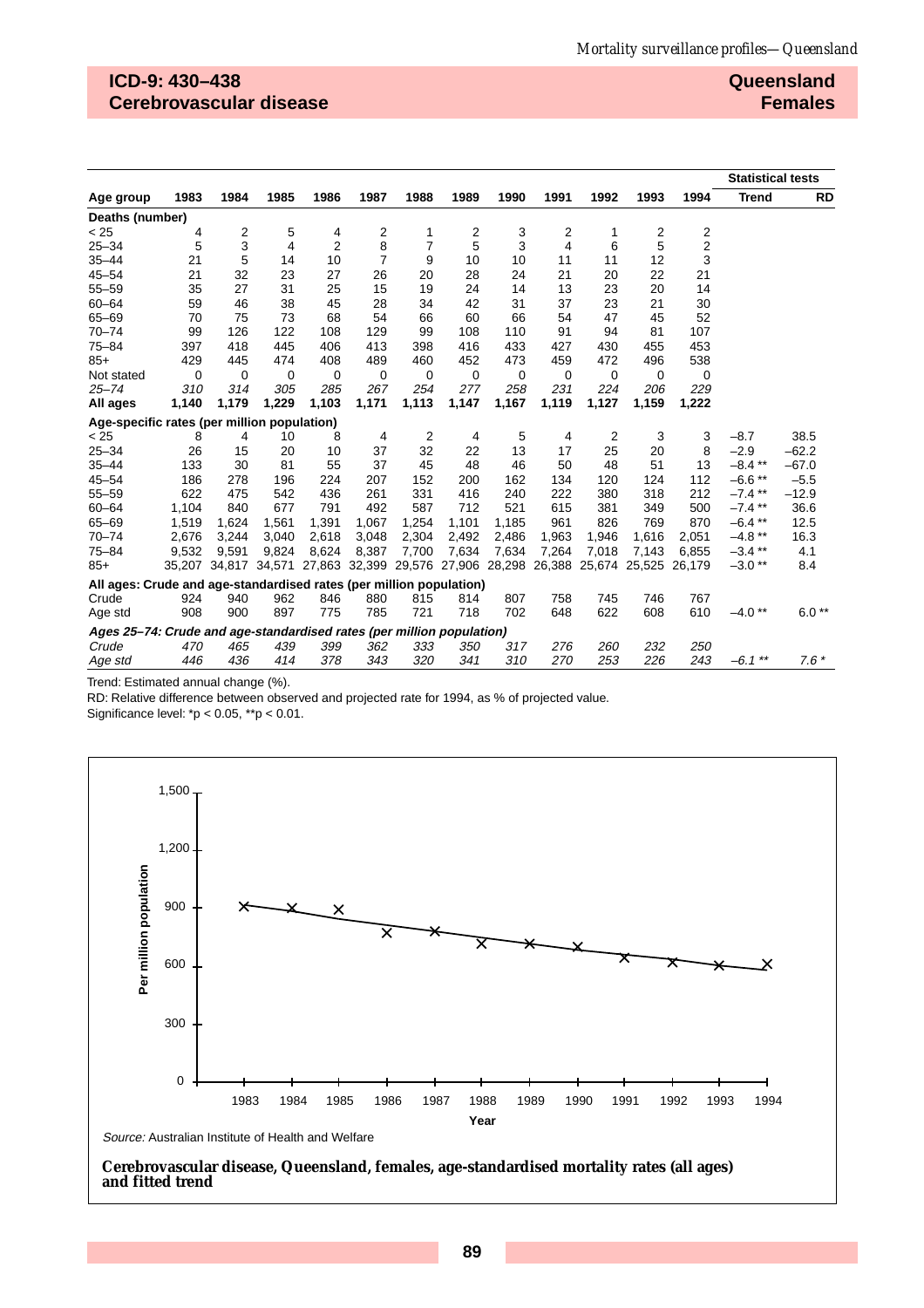**ICD-9: 001–999 All causes**

|                                                                       |        |        |              |                                                                                                 |        |        |        |        |        |        |        |        | <b>Statistical tests</b> |           |
|-----------------------------------------------------------------------|--------|--------|--------------|-------------------------------------------------------------------------------------------------|--------|--------|--------|--------|--------|--------|--------|--------|--------------------------|-----------|
| Age group                                                             | 1983   | 1984   | 1985         | 1986                                                                                            | 1987   | 1988   | 1989   | 1990   | 1991   | 1992   | 1993   | 1994   | <b>Trend</b>             | <b>RD</b> |
| Deaths (number)                                                       |        |        |              |                                                                                                 |        |        |        |        |        |        |        |        |                          |           |
| < 25                                                                  | 691    | 615    | 708          | 598                                                                                             | 597    | 610    | 585    | 603    | 535    | 582    | 533    | 566    |                          |           |
| $25 - 34$                                                             | 282    | 270    | 290          | 303                                                                                             | 271    | 303    | 322    | 289    | 336    | 297    | 286    | 335    |                          |           |
| $35 - 44$                                                             | 300    | 340    | 384          | 397                                                                                             | 384    | 380    | 375    | 376    | 393    | 388    | 402    | 430    |                          |           |
| $45 - 54$                                                             | 707    | 643    | 670          | 651                                                                                             | 676    | 613    | 704    | 659    | 676    | 685    | 708    | 714    |                          |           |
| $55 - 59$                                                             | 758    | 692    | 680          | 640                                                                                             | 646    | 617    | 606    | 595    | 554    | 573    | 582    | 561    |                          |           |
| $60 - 64$                                                             | 990    | 1,001  | 1,057        | 1,026                                                                                           | 1,014  | 1,019  | 975    | 963    | 911    | 939    | 870    | 888    |                          |           |
| $65 - 69$                                                             | 1,201  | 1,201  | 1,195        | 1,208                                                                                           | 1,294  | 1,358  | 1,411  | 1,373  | 1,323  | 1,389  | 1,340  | 1,358  |                          |           |
| $70 - 74$                                                             | 1,360  | 1,504  | 1,568        | 1,523                                                                                           | 1,518  | 1,496  | 1,697  | 1,372  | 1,543  | 1,640  | 1,571  | 1,837  |                          |           |
| $75 - 84$                                                             | 2,432  | 2,457  | 2,729        | 2,536                                                                                           | 2,889  | 2,979  | 3,242  | 3,128  | 3,104  | 3,260  | 3,233  | 3,495  |                          |           |
| $85+$                                                                 | 1,004  | 1,043  | 1,162        | 1,124                                                                                           | 1,233  | 1,222  | 1,443  | 1,336  | 1,249  | 1,420  | 1,531  | 1,711  |                          |           |
| Not stated                                                            | 0      | -1     | 0            | 0                                                                                               | 0      | 0      | 0      | 0      | 0      | 1      | 2      | 1      |                          |           |
| $25 - 74$                                                             | 5,598  | 5.651  | 5.844        | 5.748                                                                                           | 5,803  | 5,786  | 6.090  | 5,627  | 5.736  | 5.911  | 5.759  | 6.123  |                          |           |
| All ages                                                              | 9,725  | 9,767  |              | 10,443 10,006 10,522 10,597 11,360 10,694 10,624 11,174 11,058 11,896                           |        |        |        |        |        |        |        |        |                          |           |
| Age-specific rates (per million population)                           |        |        |              |                                                                                                 |        |        |        |        |        |        |        |        |                          |           |
| < 25                                                                  | 1,267  | 1,124  | 1,286        | 1,078                                                                                           | 1,072  | 1,086  | 1,019  | 1,032  | 902    | 966    | 867    | 905    | $-3.1***$                | 4.8       |
| $25 - 34$                                                             | 1,387  | 1,310  | 1,381        | 1,419                                                                                           | 1,245  | 1,360  | 1,396  | 1,231  | 1,422  | 1,237  | 1,165  | 1,336  | $-0.8$                   | 7.7       |
| $35 - 44$                                                             | 1,802  | 1,954  | 2,112        | 2,092                                                                                           | 1,952  | 1,853  | 1,757  | 1,708  | 1,742  | 1,692  | 1,716  | 1,796  | $-1.5$ **                | 8.3       |
| $45 - 54$                                                             | 5,922  | 5,281  | 5,361        | 5,041                                                                                           | 5.031  | 4.368  | 4.720  | 4.170  | 4,059  | 3.865  | 3.764  | 3.608  | $-4.2**$                 | 0.9       |
| $55 - 59$                                                             | 13,162 | 11,876 | 11,591       | 10,775                                                                                          | 10,886 | 10,400 | 10,174 | 9,933  | 9,087  | 9,066  | 8,811  | 8,067  | $-3.8**$                 | $-3.6$    |
| $60 - 64$                                                             | 19,403 | 18,768 | 19,267       | 18,291                                                                                          | 17,956 | 17,739 | 16,591 | 16,093 | 15,110 | 15,544 | 14,376 | 14,676 | $-2.9**$                 | 2.6       |
| $65 - 69$                                                             | 29,189 | 29,123 | 28,392       | 27,186                                                                                          | 27,668 | 27,851 | 27,524 | 26,154 | 24,693 | 25,434 | 23,887 | 23,683 | $-1.9**$                 | $-1.8$    |
| $70 - 74$                                                             | 44,463 | 46,665 | 47,029       | 44,400                                                                                          | 43,249 | 41,958 | 46,939 | 36,747 | 39,245 | 39,530 | 36.144 | 40,085 | $-1.9**$                 | $9.0*$    |
| $75 - 84$                                                             | 85.643 | 82.488 | 87.334       | 76,993                                                                                          | 83,729 | 82,571 | 85,410 | 79,401 | 76,159 | 76,641 | 72.797 | 75,909 | $-1.3$ **                | 1.9       |
| $85+$                                                                 |        |        |              | 190,116 189,224 198,802 184,172 193,807 184,119 207,716 187,984 165,716 173,998 172,819 181,327 |        |        |        |        |        |        |        |        | $-1.0**$                 | 4.7       |
| All ages: Crude and age-standardised rates (per million population)   |        |        |              |                                                                                                 |        |        |        |        |        |        |        |        |                          |           |
| Crude                                                                 | 7.788  | 7.693  | 8.075        | 7,577                                                                                           | 7,829  | 7,712  | 8,011  | 7,357  | 7,160  | 7,353  | 7.080  | 7,425  |                          |           |
| Age std                                                               | 10.240 |        | 9,994 10,370 | 9,547                                                                                           | 9,795  | 9,536  | 9,935  | 9,050  | 8.646  | 8,753  | 8,327  | 8,630  | $-1.9**$                 | $2.8**$   |
| Ages 25–74: Crude and age-standardised rates (per million population) |        |        |              |                                                                                                 |        |        |        |        |        |        |        |        |                          |           |
| Crude                                                                 | 8.362  | 8.227  | 8.280        | 7.909                                                                                           | 7.773  | 7,519  | 7,622  | 6.842  | 6.808  | 6.822  | 6.443  | 6.646  |                          |           |
| Age std                                                               | 8.611  | 8.490  | 8,548        | 8.150                                                                                           | 8.013  | 7,790  | 7,973  | 7,141  | 7,080  | 7.074  | 6.663  | 6.858  | $-2.4$ **                | $3.2**$   |

Trend: Estimated annual change (%).

RD: Relative difference between observed and projected rate for 1994, as % of projected value.

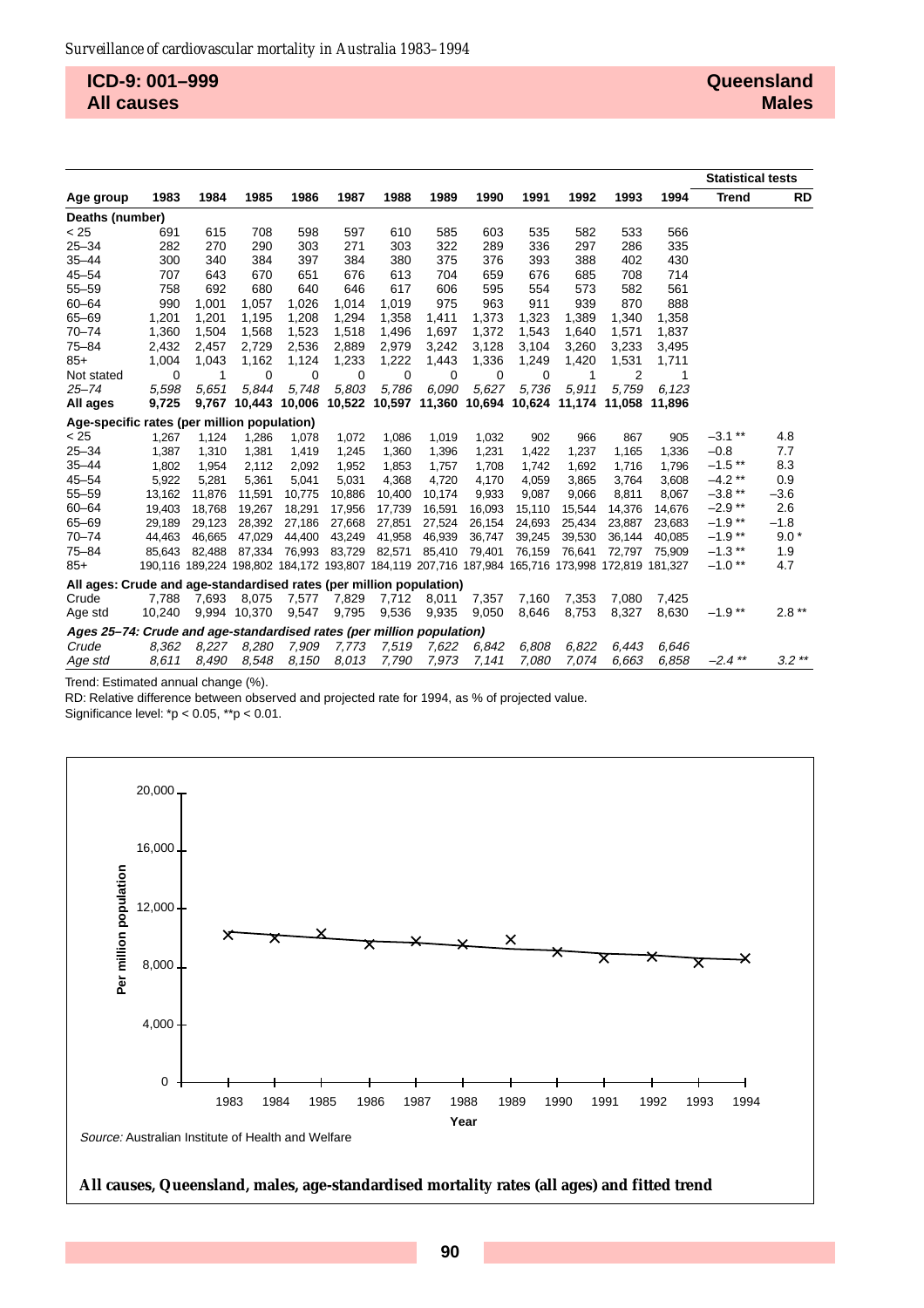|                                                                       |        |          |        |                                                                                         |          |        |        |        |          |          |          |         | <b>Statistical tests</b> |           |
|-----------------------------------------------------------------------|--------|----------|--------|-----------------------------------------------------------------------------------------|----------|--------|--------|--------|----------|----------|----------|---------|--------------------------|-----------|
| Age group                                                             | 1983   | 1984     | 1985   | 1986                                                                                    | 1987     | 1988   | 1989   | 1990   | 1991     | 1992     | 1993     | 1994    | <b>Trend</b>             | <b>RD</b> |
| Deaths (number)                                                       |        |          |        |                                                                                         |          |        |        |        |          |          |          |         |                          |           |
| < 25                                                                  | 332    | 325      | 361    | 336                                                                                     | 338      | 344    | 345    | 303    | 299      | 338      | 308      | 289     |                          |           |
| $25 - 34$                                                             | 127    | 125      | 106    | 125                                                                                     | 120      | 117    | 121    | 106    | 141      | 140      | 109      | 112     |                          |           |
| $35 - 44$                                                             | 193    | 191      | 189    | 185                                                                                     | 213      | 195    | 196    | 238    | 189      | 224      | 220      | 231     |                          |           |
| $45 - 54$                                                             | 352    | 388      | 368    | 362                                                                                     | 373      | 369    | 380    | 382    | 394      | 389      | 375      | 447     |                          |           |
| $55 - 59$                                                             | 320    | 323      | 353    | 341                                                                                     | 317      | 319    | 326    | 293    | 263      | 308      | 309      | 330     |                          |           |
| $60 - 64$                                                             | 505    | 504      | 510    | 465                                                                                     | 451      | 471    | 488    | 480    | 482      | 490      | 473      | 445     |                          |           |
| 65-69                                                                 | 675    | 684      | 649    | 681                                                                                     | 657      | 697    | 785    | 756    | 681      | 705      | 667      | 691     |                          |           |
| $70 - 74$                                                             | 850    | 975      | 1,014  | 967                                                                                     | 1.050    | 936    | 1,087  | 1.002  | 943      | 1,086    | 973      | 1,052   |                          |           |
| $75 - 84$                                                             | 2,150  | 2,294    | 2,461  | 2,342                                                                                   | 2,532    | 2,550  | 2,813  | 2,682  | 2,754    | 2,961    | 2,873    | 3,123   |                          |           |
| $85+$                                                                 | 1,826  | 1,829    | 2,174  | 2,051                                                                                   | 2,288    | 2,207  | 2,544  | 2,385  | 2,405    | 2,681    | 2,607    | 3,038   |                          |           |
| Not stated                                                            | 1      | $\Omega$ | 1      | 0                                                                                       | $\Omega$ | 1      | 0      | 0      | $\Omega$ | $\Omega$ | $\Omega$ | 1       |                          |           |
| $25 - 74$                                                             | 3,022  | 3,190    | 3,189  | 3,126                                                                                   | 3.181    | 3,104  | 3,383  | 3,257  | 3.093    | 3,342    | 3,126    | 3,308   |                          |           |
| All ages                                                              | 7,331  | 7,638    | 8,186  | 7,855                                                                                   | 8,339    | 8,206  | 9,085  | 8,627  | 8,551    | 9,322    | 8,914    | 9,759   |                          |           |
| Age-specific rates (per million population)                           |        |          |        |                                                                                         |          |        |        |        |          |          |          |         |                          |           |
| < 25                                                                  | 637    | 623      | 688    | 637                                                                                     | 638      | 641    | 630    | 544    | 529      | 590      | 528      | 488     | $-2.4$ **                | $-9.0$    |
| $25 - 34$                                                             | 649    | 628      | 522    | 601                                                                                     | 562      | 531    | 530    | 454    | 597      | 583      | 445      | 448     | $-2.4*$                  | $-8.2$    |
| $35 - 44$                                                             | 1,226  | 1,156    | 1,089  | 1,016                                                                                   | 1,120    | 979    | 940    | 1,104  | 852      | 987      | 943      | 966     | $-2.1$ **                | 7.8       |
| $45 - 54$                                                             | 3,117  | 3,375    | 3,131  | 2,999                                                                                   | 2,967    | 2,804  | 2,715  | 2,575  | 2,512    | 2,327    | 2,110    | 2,377   | $-3.6$ **                | 10.1      |
| $55 - 59$                                                             | 5,686  | 5,677    | 6,172  | 5,940                                                                                   | 5,517    | 5,561  | 5,655  | 5,030  | 4,496    | 5,085    | 4,910    | 5,003   | $-2.0**$                 | 5.2       |
| $60 - 64$                                                             | 9,452  | 9,200    | 9,088  | 8,175                                                                                   | 7,921    | 8,126  | 8,271  | 8,061  | 8,010    | 8,115    | 7,868    | 7,420   | $-1.7$ **                | $-2.3$    |
| $65 - 69$                                                             | 14,647 | 14.814   | 13,875 | 13,932                                                                                  | 12,977   | 13,248 | 14,404 | 13,571 | 12,120   | 12,393   | 11.392   | 11,562  | $-2.2$ **                | $-1.9$    |
| $70 - 74$                                                             | 22,974 | 25,100   | 25,265 | 23,437                                                                                  | 24,813   | 21,784 | 25,087 | 22,650 | 20,338   | 22,484   | 19,410   | 20,160  | $-1.9**$                 | $-2.1$    |
| $75 - 84$                                                             | 51,621 | 52.635   | 54,329 | 49,749                                                                                  | 51,417   | 49,335 | 51,621 | 47,285 | 46,849   | 48,325   | 45.100   | 47,260  | $-1.3$ **                | 3.5       |
| $85+$                                                                 |        |          |        | 149,856 143,103 158,559 140,067 151,593 141,902 157,066 142,686 138,266 145,833 134,160 |          |        |        |        |          |          |          | 147.827 | $-0.5*$                  | $6.4*$    |
| All ages: Crude and age-standardised rates (per million population)   |        |          |        |                                                                                         |          |        |        |        |          |          |          |         |                          |           |
| Crude                                                                 | 5,943  | 6,089    | 6,405  | 6,024                                                                                   | 6,265    | 6,008  | 6,445  | 5,967  | 5,789    | 6,160    | 5,735    | 6,122   |                          |           |
| Age std                                                               | 5,920  | 5,963    | 6,126  | 5,676                                                                                   | 5,814    | 5,544  | 5,894  | 5,427  | 5,191    | 5,431    | 4,986    | 5,202   | $-1.5$ **                | $1.9**$   |
| Ages 25–74: Crude and age-standardised rates (per million population) |        |          |        |                                                                                         |          |        |        |        |          |          |          |         |                          |           |
| Crude                                                                 | 4,586  | 4,720    | 4,592  | 4,371                                                                                   | 4,318    | 4,074  | 4,277  | 3,996  | 3,698    | 3,884    | 3,521    | 3.615   |                          |           |
| Age std                                                               | 4,370  | 4,493    | 4,377  | 4,186                                                                                   | 4,146    | 3.951  | 4,187  | 3.943  | 3.645    | 3,823    | 3.475    | 3.560   | $-2.2$ **                | 0.4       |

Trend: Estimated annual change (%).

RD: Relative difference between observed and projected rate for 1994, as % of projected value.

Significance level: \*p < 0.05, \*\*p < 0.01.



**All causes, Queensland, females, age-standardised mortality rates (all ages) and fitted trend**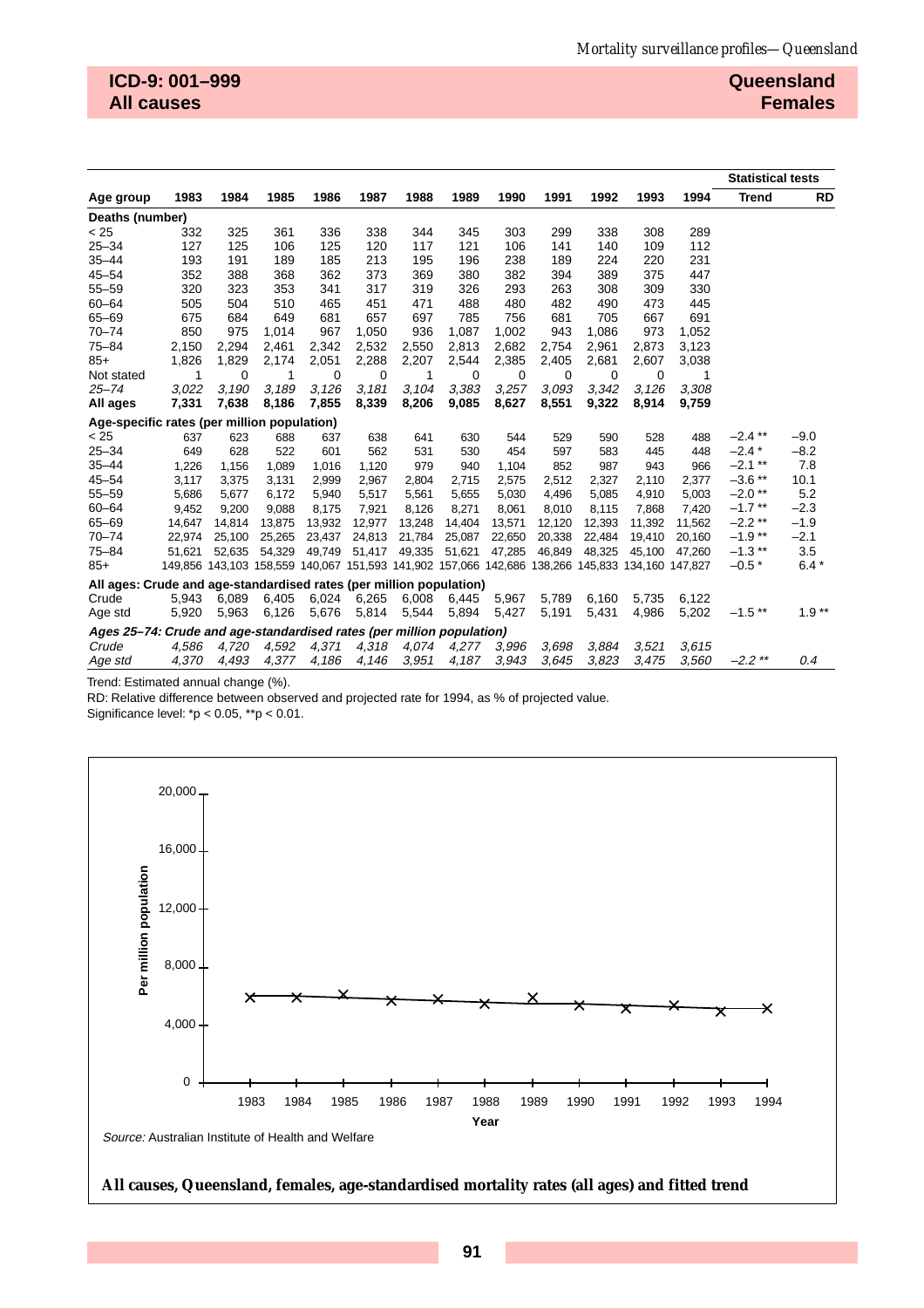### **ICD-9: 390–398 Rheumatic fever and rheumatic heart disease**

**Queensland Males and females**

|                                                                                |             |                     |            |            |           |                |            |           |           |           |            |            | <b>Statistical tests</b> |                    |
|--------------------------------------------------------------------------------|-------------|---------------------|------------|------------|-----------|----------------|------------|-----------|-----------|-----------|------------|------------|--------------------------|--------------------|
| Age group                                                                      | 1983        | 1984                | 1985       | 1986       | 1987      | 1988           | 1989       | 1990      | 1991      | 1992      | 1993       | 1994       | Trend                    | RD                 |
|                                                                                |             |                     |            |            |           | <b>Males</b>   |            |           |           |           |            |            |                          |                    |
| Deaths (number)                                                                |             |                     |            |            |           |                |            |           |           |           |            |            |                          |                    |
| < 25                                                                           | 2           | 2                   | 1          | 0          | 0         | 1              | 1          | 2         | 0         | 1         | 1          | 0          |                          |                    |
| $25 - 34$                                                                      | 0           | $\mathbf{1}$        | 0          | 2          | 3         | 0              | 0          | 0         | 1         | 0         | 0          | 0          |                          |                    |
| $35 - 44$                                                                      | 0           | 2                   | 1          | 0          | 2         | 1              | 1          | 0         | 2         | 0         | 0          | 0          |                          |                    |
| $45 - 54$                                                                      | 4           | 2                   | 2          | 1          | 0         | 0              | 2          | 2         | 1         | 1         | 2          | 0          |                          |                    |
| $55 - 59$                                                                      | 1           | 5                   | 2          | 0          | 3         | 2              | 1          | 3         | 2         | 0         | 0          | 1          |                          |                    |
| $60 - 64$                                                                      | 3           | 0                   | 3          | 1          | 3         | 0              | 1          | 1         | 1         | 0         | 2          | 1          |                          |                    |
| 65-69                                                                          | 5           | $\overline{c}$      | 5          | 1          | 1         | 4              | 2          | 2         | 3         | 3         | 2          | 3          |                          |                    |
| $70 - 74$                                                                      | 0           | 3                   | 1          | 3          | 4         | 3              | 6          | 1         | 3         | 6         | 5          | 2          |                          |                    |
| $75 - 84$                                                                      | 5           | 3                   | 5          | 2          | 5         | 6              | 6          | 5         | 7         | 10        | 7          | 4          |                          |                    |
| $85+$                                                                          | 0<br>0      | 0<br>0              | 2<br>0     | 1<br>0     | 1<br>0    | 1<br>0         | 2<br>0     | 2<br>0    | 2<br>0    | 1<br>0    | 2<br>0     | 0<br>0     |                          |                    |
| Not stated<br>$25 - 74$                                                        | 13          | 15                  | 14         | 8          | 16        | 10             | 13         | 9         | 13        | 10        | 11         | 7          |                          |                    |
| All ages                                                                       | 20          | 20                  | 22         | 11         | 22        | 18             | 22         | 18        | 22        | 22        | 21         | 11         |                          |                    |
| Age-specific rates (per million population)                                    |             |                     |            |            |           |                |            |           |           |           |            |            |                          |                    |
| < 25                                                                           | 4           | 4                   | 2          | 0          | 0         | 2              | 2          | 3         | 0         | 2         | 2          | 0          |                          |                    |
| $25 - 34$                                                                      | 0           | 5                   | 0          | 9          | 14        | 0              | 0          | 0         | 4         | 0         | 0          | 0          |                          |                    |
| $35 - 44$                                                                      | $\mathbf 0$ | 11                  | 5          | 0          | 10        | 5              | 5          | 0         | 9         | 0         | 0          | 0          |                          |                    |
| $45 - 54$                                                                      | 34          | 16                  | 16         | 8          | 0         | 0              | 13         | 13        | 6         | 6         | 11         | 0          |                          |                    |
| $55 - 59$                                                                      | 17          | 86                  | 34         | 0          | 51        | 34             | 17         | 50        | 33        | 0         | 0          | 14         |                          |                    |
| $60 - 64$                                                                      | 59          | 0                   | 55         | 18         | 53        | 0              | 17         | 17        | 17        | 0         | 33         | 17         |                          |                    |
| 65-69                                                                          | 122         | 48                  | 119        | 23         | 21        | 82             | 39         | 38        | 56        | 55        | 36         | 52         | -6.4                     | 52.5               |
| $70 - 74$                                                                      | 0           | 93                  | 30         | 87         | 114       | 84             | 166        | 27        | 76        | 145       | 115        | 44         | 4.6                      | $-68.6$            |
| 75-84                                                                          | 176         | 101                 | 160        | 61         | 145       | 166            | 158        | 127       | 172       | 235       | 158        | 87         | 1.2                      | $-54.4$            |
| $85+$                                                                          | 0           | 0                   | 342        | 164        | 157       | 151            | 288        | 281       | 265       | 123       | 226        | 0          |                          |                    |
| All ages: Crude and age-standardised rates (per million population)            |             |                     |            |            |           |                |            |           |           |           |            |            |                          |                    |
| Crude                                                                          | 16          | 16                  | 17         | 8          | 16        | 13             | 16         | 12        | 15        | 14        | 13         | 7          |                          |                    |
| Age std                                                                        | 19          | 18                  | 21         | 10         | 19        | 16             | 19         | 15        | 18        | 17        | 16         | 8          | $-3.0**$                 | $-51.2**$          |
| Ages 25-74: Crude and age-standardised rates (per million population)          |             |                     |            |            |           |                |            |           |           |           |            |            |                          |                    |
| Crude                                                                          | 19          | 22                  | 20         | 11         | 21        | 13             | 16         | 11        | 15        | 12        | 12         | 8          |                          |                    |
| Age std                                                                        | 20          | 22                  | 21         | 11         | 22        | 14             | 17         | 11        | 16        | 12        | 13         | 8          | $-6.1$ **                | -31.4 *            |
|                                                                                |             |                     |            |            |           | <b>Females</b> |            |           |           |           |            |            |                          |                    |
| Deaths (number)                                                                |             |                     |            |            |           |                |            |           |           |           |            |            |                          |                    |
| < 25                                                                           | 0           | 1                   | 0          | 3          | 0         | 1              | 0          | 0         | 0         | 1         | 0          | 1          |                          |                    |
| $25 - 34$                                                                      | 1           | 4                   | 0          | 1          | 0         | 1              | 1          | 1         | 0         | 1         | 0          | 1          |                          |                    |
| $35 - 44$                                                                      | 3           | 1                   | 3          | 3          | 2         | 3              | 2          | 1         | 1         | 0         | 0          | 1          |                          |                    |
| $45 - 54$                                                                      | 2           | 1                   | 2          | 4          | 1         | 1              | 2          | 4         | 3         | 2         | 1          | 0          |                          |                    |
| $55 - 59$                                                                      | 4           | 3                   | 2          | 2          | 4         | 3              | 0          | 2         | 1         | 3         | 1          | 1          |                          |                    |
| $60 - 64$                                                                      | 4           | 7                   | 4          | 1<br>2     | 3         | 4              | 4          | 0         | 2         | 1         | 3<br>4     | 1          |                          |                    |
| $65 - 69$<br>$70 - 74$                                                         | 5<br>1      | 5<br>$\overline{7}$ | 5<br>6     | 4          | 2<br>7    | 2<br>6         | 5<br>1     | 3<br>6    | 3<br>15   | 5<br>8    | 4          | 2<br>1     |                          |                    |
| 75-84                                                                          | 3           | 11                  | 7          | 7          | 6         | 5              | 10         | 12        | 16        | 11        | 8          | 10         |                          |                    |
| $85+$                                                                          | 2           | 8                   | 6          | 3          | 3         | 5              | 7          | 3         | 8         | 1         | 6          | 4          |                          |                    |
| Not stated                                                                     | 0           | 0                   | 0          | 0          | 0         | 0              | 0          | 0         | 0         | 0         | 0          | 0          |                          |                    |
| $25 - 74$                                                                      | 20          | 28                  | 22         | 17         | 19        | 20             | 15         | 17        | 25        | 20        | 13         | 7          |                          |                    |
| All ages                                                                       | 25          | 48                  | 35         | 30         | 28        | 31             | 32         | 32        | 49        | 33        | 27         | 22         |                          |                    |
| Age-specific rates (per million population)                                    |             |                     |            |            |           |                |            |           |           |           |            |            |                          |                    |
| < 25                                                                           | 0           | 2                   | 0          | 6          | 0         | 2              | 0          | 0         | 0         | 2         | 0          | 2          |                          |                    |
| $25 - 34$                                                                      | 5           | 20                  | 0          | 5          | 0         | 5              | 4          | 4         | 0         | 4         | 0          | 4          |                          |                    |
| $35 - 44$                                                                      | 19          | 6                   | 17         | 16         | 11        | 15             | 10         | 5         | 5         | 0         | 0          | 4          |                          |                    |
| $45 - 54$                                                                      | 18          | 9                   | 17         | 33         | 8         | 8              | 14         | 27        | 19        | 12        | 6          | 0          |                          |                    |
| $55 - 59$                                                                      | 71          | 53                  | 35         | 35         | 70        | 52             | 0          | 34        | 17        | 50        | 16         | 15         | $-10.0$                  | $-27.8$            |
| $60 - 64$                                                                      | 75          | 128                 | 71         | 18         | 53        | 69             | 68         | 0         | 33        | 17        | 50         | 17         | $-12.4*$                 | $-27.9$            |
| $65 - 69$<br>$70 - 74$                                                         | 108<br>27   | 108<br>180          | 107<br>149 | 41<br>97   | 40<br>165 | 38<br>140      | 92<br>23   | 54<br>136 | 53<br>324 | 88<br>166 | 68<br>80   | 33<br>19   | $-5.5$<br>$-0.7$         | $-40.3$<br>$-88.8$ |
| $75 - 84$                                                                      | 72          | 252                 |            |            | 122       | 97             |            | 212       | 272       |           |            |            |                          | $-21.7$            |
| $85+$                                                                          | 164         | 626                 | 155<br>438 | 149<br>205 | 199       | 321            | 184<br>432 | 179       | 460       | 180<br>54 | 126<br>309 | 151<br>195 | 1.6<br>$-4.7$            | $-18.9$            |
|                                                                                |             |                     |            |            |           |                |            |           |           |           |            |            |                          |                    |
| All ages: Crude and age-standardised rates (per million population)<br>Crude   | 20          | 38                  | 27         | 23         | 21        | 23             | 23         | 22        | 33        | 22        | 17         | 14         |                          |                    |
| Age std                                                                        | 21          | 37                  | 27         | 23         | 20        | 22             | 21         | 21        | 30        | 21        | 16         | 12         | $-4.6**$                 | $-36.9**$          |
|                                                                                |             |                     |            |            |           |                |            |           |           |           |            |            |                          |                    |
| Ages 25-74: Crude and age-standardised rates (per million population)<br>Crude | 30          | 41                  | 32         | 24         | 26        | 26             | 19         | 21        | 30        | 23        | 15         | 8          |                          |                    |
| Age std                                                                        | 30          | 38                  | 31         | 24         | 25        | 25             | 19         | 21        | 29        | 23        | 15         | 8          | $-7.3$ **                | $-56.0$ **         |
|                                                                                |             |                     |            |            |           |                |            |           |           |           |            |            |                          |                    |

Trend: Estimated annual change (%).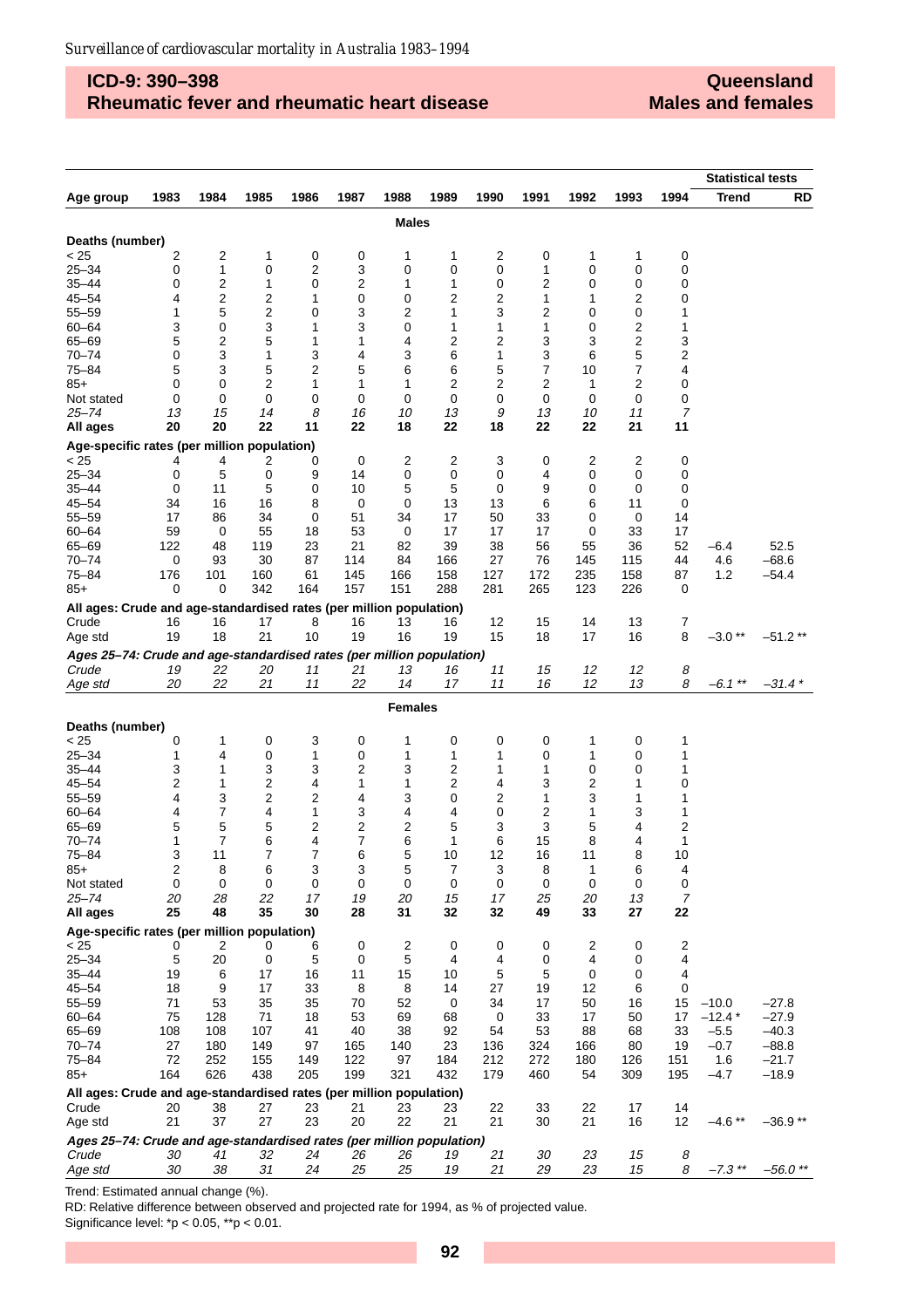## **ICD-9: 401–405 Hypertensive disease**

## **Queensland Males and females**

|                                                                       |                         |          |          |          |          |                |          |          |          |          |          |          | <b>Statistical tests</b> |                   |
|-----------------------------------------------------------------------|-------------------------|----------|----------|----------|----------|----------------|----------|----------|----------|----------|----------|----------|--------------------------|-------------------|
| Age group                                                             | 1983                    | 1984     | 1985     | 1986     | 1987     | 1988           | 1989     | 1990     | 1991     | 1992     | 1993     | 1994     | <b>Trend</b>             | <b>RD</b>         |
|                                                                       |                         |          |          |          |          | <b>Males</b>   |          |          |          |          |          |          |                          |                   |
| Deaths (number)                                                       |                         |          |          |          |          |                |          |          |          |          |          |          |                          |                   |
| < 25                                                                  | 0                       | 0        | 0        | 0        | 0        | 0              | 0        | 0        | 0        | 0        | 0        | 0        |                          |                   |
| $25 - 34$                                                             | 0                       | 0        | 1        | 0        | 0        | 0              | 0        | 0        | 2        | 0        | 0        | 0        |                          |                   |
| $35 - 44$                                                             | 0                       | 1        | 3        | 1        | 0        | 1              | 0        | 0        | 1        | 1        | 1        | 2        |                          |                   |
| $45 - 54$                                                             | 2                       | 2        | 1        | 0        | 5        | 4              | 0        | 1        | 1        | 2        | 4        | 2        |                          |                   |
| $55 - 59$                                                             | $\overline{\mathbf{c}}$ | 1        | 3        | 6        | 1        | 0              | 4        | 3        | 3        | 1        | 1        | 2        |                          |                   |
| $60 - 64$                                                             | 6                       | 9        | 6        | 8        | 3        | 5              | 12       | 4        | 5        | 5        | 3        | 5        |                          |                   |
| 65-69                                                                 | 7                       | 15       | 6        | 6        | 5        | 10             | 6        | 10       | 5        | 4        | 9        | 8        |                          |                   |
| $70 - 74$                                                             | 11                      | 15       | 12       | 9        | 8        | 12             | 17       | 14       | 8        | 14       | 11       | 12       |                          |                   |
| $75 - 84$                                                             | 21                      | 18       | 21       | 22       | 21       | 20             | 21       | 15       | 21       | 23       | 21       | 25       |                          |                   |
| $85+$                                                                 | 9                       | 5        | 6        | 8        | 10       | 9              | 13       | 13       | 5        | 12       | 10       | 14       |                          |                   |
| Not stated<br>25–74                                                   | 0<br>28                 | 0<br>43  | 0<br>32  | 0<br>30  | 0<br>22  | 0<br>32        | 0<br>39  | 0<br>32  | 0<br>25  | 0<br>27  | 0<br>29  | 0<br>31  |                          |                   |
| All ages                                                              | 58                      | 66       | 59       | 60       | 53       | 61             | 73       | 60       | 51       | 62       | 60       | 70       |                          |                   |
|                                                                       |                         |          |          |          |          |                |          |          |          |          |          |          |                          |                   |
| Age-specific rates (per million population)<br>< 25                   | 0                       | 0        | 0        | 0        | 0        | 0              | 0        | 0        | 0        | 0        | 0        | 0        |                          |                   |
| $25 - 34$                                                             | 0                       | 0        | 5        | 0        | 0        | 0              | 0        | 0        | 8        | 0        | 0        | 0        |                          |                   |
| $35 - 44$                                                             | 0                       | 6        | 16       | 5        | 0        | 5              | 0        | 0        | 4        | 4        | 4        | 8        |                          |                   |
| $45 - 54$                                                             | 17                      | 16       | 8        | 0        | 37       | 28             | 0        | 6        | 6        | 11       | 21       | 10       | $-2.4$                   | $-19.4$           |
| $55 - 59$                                                             | 35                      | 17       | 51       | 101      | 17       | 0              | 67       | 50       | 49       | 16       | 15       | 29       | $-4.2$                   | $-1.4$            |
| $60 - 64$                                                             | 118                     | 169      | 109      | 143      | 53       | 87             | 204      | 67       | 83       | 83       | 50       | 83       | $-5.9$                   | 19.3              |
| $65 - 69$                                                             | 170                     | 364      | 143      | 135      | 107      | 205            | 117      | 190      | 93       | 73       | 160      | 140      | $-5.6$                   | 35.2              |
| $70 - 74$                                                             | 360                     | 465      | 360      | 262      | 228      | 337            | 470      | 375      | 203      | 337      | 253      | 262      | $-3.1$                   | $-5.4$            |
| 75-84                                                                 | 740                     | 604      | 672      | 668      | 609      | 554            | 553      | 381      | 515      | 541      | 473      | 543      | $-3.3$                   | 22.9              |
| $85+$                                                                 | 1,704                   | 907      | 1,027    | 1,311    | 1,572    | 1,356          | 1,871    | 1,829    | 663      | 1,470    | 1,129    | 1,484    | 0.1                      | 13.8              |
| All ages: Crude and age-standardised rates (per million population)   |                         |          |          |          |          |                |          |          |          |          |          |          |                          |                   |
| Crude                                                                 | 46                      | 52       | 46       | 45       | 39       | 44             | 51       | 41       | 34       | 41       | 38       | 44       |                          |                   |
| Age std                                                               | 67                      | 68       | 60       | 60       | 54       | 57             | 66       | 54       | 42       | 51       | 46       | 53       | $-3.0**$                 | 15.5**            |
| Ages 25–74: Crude and age-standardised rates (per million population) |                         |          |          |          |          |                |          |          |          |          |          |          |                          |                   |
| Crude                                                                 | 42                      | 63       | 45       | 41       | 29       | 42             | 49       | 39       | 30       | 31       | 32       | 34       |                          |                   |
| Age std                                                               | 44                      | 67       | 47       | 42       | 31       | 44             | 52       | 42       | 31       | 33       | 34       | 35       | $-4.2$ **                | 10.3              |
|                                                                       |                         |          |          |          |          | <b>Females</b> |          |          |          |          |          |          |                          |                   |
| Deaths (number)                                                       |                         |          |          |          |          |                |          |          |          |          |          |          |                          |                   |
| < 25                                                                  | 1                       | 0        | 0        | 0        | 0        | 0              | 0        | 0        | 0        | 0        | 0        | 0        |                          |                   |
| $25 - 34$                                                             | 0                       | 0        | 0        | 1        | 0        | 0              | 0        | 0        | 0        | 1        | 0        | 0        |                          |                   |
| $35 - 44$                                                             | 1                       | 1        | 1        | 0        | 0        | 2              | 2        | 0        | 2        | 0        | 1        | 2        |                          |                   |
| $45 - 54$                                                             | 3                       | 0        | 3        | 1        | 4        | 2              | 2        | 2        | 0        | 0        | 2        | 1        |                          |                   |
| $55 - 59$                                                             | 3                       | 2        | 5        | 4        | 1        | 2              | 2        | 2        | 2        | 1        | 3        | 1        |                          |                   |
| $60 - 64$<br>65-69                                                    | 3<br>3                  | 5<br>9   | 3<br>7   | 3<br>3   | 1<br>6   | 2<br>2         | 1<br>5   | 3<br>7   | 2<br>8   | 5<br>4   | 5<br>2   | 3<br>6   |                          |                   |
| $70 - 74$                                                             | 8                       | 16       | 12       | 16       | 15       | 10             | 12       | 8        | 12       | 12       | 7        | 7        |                          |                   |
| $75 - 84$                                                             | 27                      | 24       | 30       | 31       | 31       | 34             | 34       | 28       | 31       | 23       | 40       | 36       |                          |                   |
| $85+$                                                                 | 31                      | 29       | 19       | 30       | 22       | 22             | 32       | 26       | 28       | 34       | 39       | 41       |                          |                   |
| Not stated                                                            | 0                       | 0        | 0        | 0        | 0        | 0              | 0        | 0        | 0        | 0        | 0        | 0        |                          |                   |
| $25 - 74$                                                             | 21                      | 33       | 31       | 28       | 27       | 20             | 24       | 22       | 26       | 23       | 20       | 20       |                          |                   |
| All ages                                                              | 80                      | 86       | 80       | 89       | 80       | 76             | 90       | 76       | 85       | 80       | 99       | 97       |                          |                   |
| Age-specific rates (per million population)                           |                         |          |          |          |          |                |          |          |          |          |          |          |                          |                   |
| < 25                                                                  | 2                       | 0        | 0        | 0        | 0        | 0              | 0        | 0        | 0        | 0        | 0        | 0        |                          |                   |
| $25 - 34$                                                             | 0                       | 0        | 0        | 5        | 0        | 0              | 0        | 0        | 0        | 4        | 0        | 0        |                          |                   |
| $35 - 44$                                                             | 6                       | 6        | 6        | 0        | 0        | 10             | 10       | 0        | 9        | 0        | 4        | 8        |                          |                   |
| $45 - 54$<br>$55 - 59$                                                | 27                      | 0        | 26       | 8        | 32       | 15             | 14       | 13       | 0        | 0        | 11       | 5        |                          |                   |
| $60 - 64$                                                             | 53<br>56                | 35<br>91 | 87<br>53 | 70<br>53 | 17<br>18 | 35<br>35       | 35<br>17 | 34<br>50 | 34<br>33 | 17<br>83 | 48<br>83 | 15<br>50 | $-7.9$<br>0.6            | $-45.2$<br>$-8.8$ |
| 65-69                                                                 | 65                      | 195      | 150      | 61       | 119      | 38             | 92       | 126      | 142      | 70       | 34       | 100      | $-3.9$                   | 41.6              |
| $70 - 74$                                                             | 216                     | 412      | 299      | 388      | 354      | 233            | 277      | 181      | 259      | 248      | 140      | 134      | $-6.7*$                  | $-29.3$           |
| $75 - 84$                                                             | 648                     | 551      | 662      | 659      | 630      | 658            | 624      | 494      | 527      | 375      | 628      | 545      | $-2.1$                   | 8.0               |
| $85+$                                                                 | 2,544                   | 2,269    | 1,386    | 2,049    | 1,458    | 1,415          | 1,976    | 1,555    | 1,610    | 1,849    | 2,007    | 1,995    | $-0.7$                   | 19.9              |
| All ages: Crude and age-standardised rates (per million population)   |                         |          |          |          |          |                |          |          |          |          |          |          |                          |                   |
| Crude                                                                 | 65                      | 69       | 63       | 68       | 60       | 56             | 64       | 53       | 58       | 53       | 64       | 61       |                          |                   |
| Age std                                                               | 63                      | 66       | 60       | 62       | 55       | 50             | 57       | 47       | 50       | 45       | 53       | 49       | $-2.9**$                 | 8.3               |
| Ages 25-74: Crude and age-standardised rates (per million population) |                         |          |          |          |          |                |          |          |          |          |          |          |                          |                   |
| Crude                                                                 | 32                      | 49       | 45       | 39       | 37       | 26             | 30       | 27       | 31       | 27       | 23       | 22       |                          |                   |
| Age std                                                               | 30                      | 45       | 42       | 36       | 35       | 25             | 29       | 27       | 30       | 26       | 22       | 22       | $-5.1$ **                | $-5.8$            |

Trend: Estimated annual change (%).

RD: Relative difference between observed and projected rate for 1994, as % of projected value.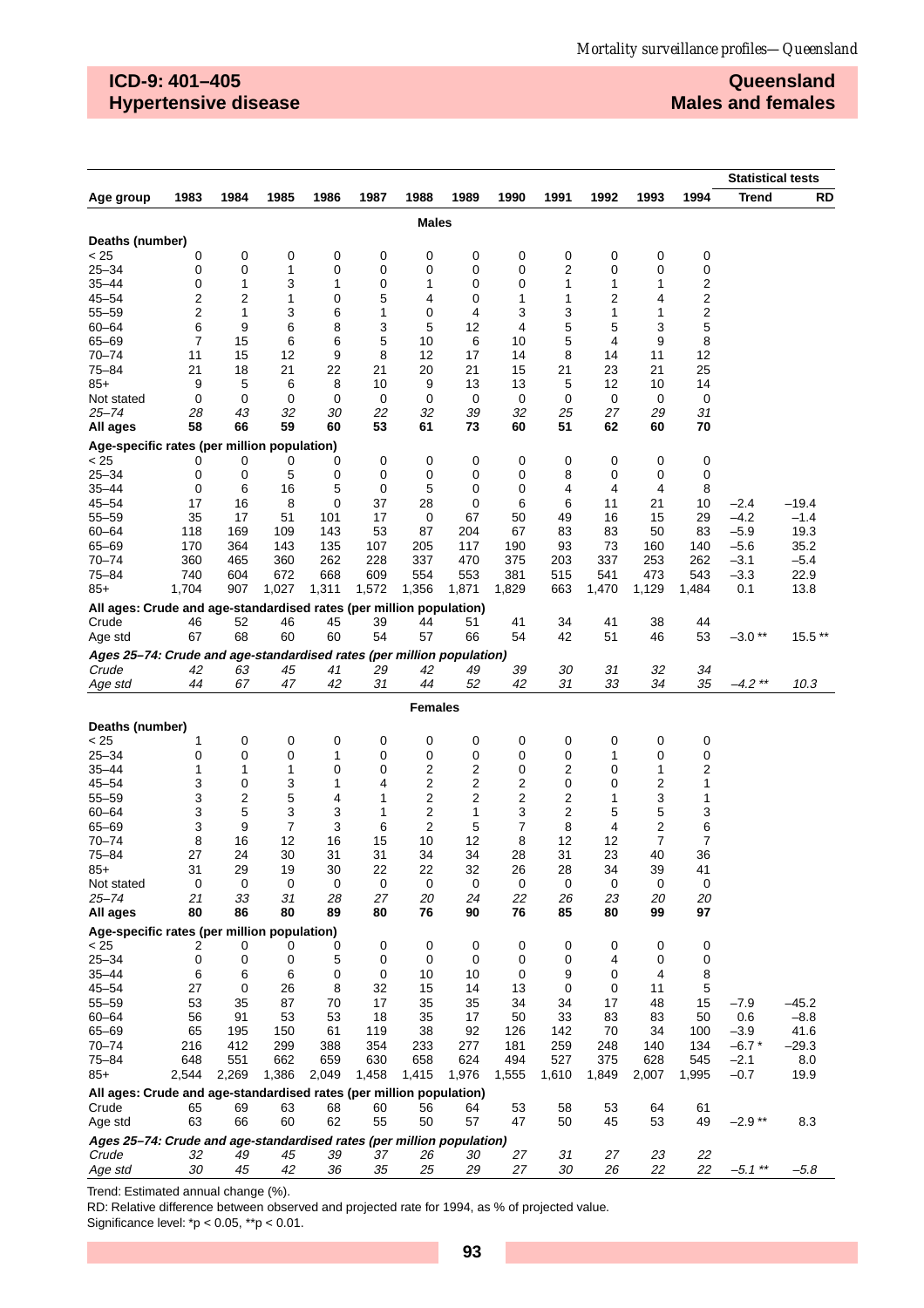## **ICD-9: 410 Acute myocardial infarction**

|                                                                                |        |       |       |                                                                                                                                                |       |                |       |       |       |              |       |        | <b>Statistical tests</b> |               |
|--------------------------------------------------------------------------------|--------|-------|-------|------------------------------------------------------------------------------------------------------------------------------------------------|-------|----------------|-------|-------|-------|--------------|-------|--------|--------------------------|---------------|
| Age group                                                                      | 1983   | 1984  | 1985  | 1986                                                                                                                                           | 1987  | 1988           | 1989  | 1990  | 1991  | 1992         | 1993  | 1994   | <b>Trend</b>             | RD            |
|                                                                                |        |       |       |                                                                                                                                                |       | Males          |       |       |       |              |       |        |                          |               |
| Deaths (number)                                                                |        |       |       |                                                                                                                                                |       |                |       |       |       |              |       |        |                          |               |
| < 25                                                                           | 1      | 1     | 0     | 1                                                                                                                                              | 2     | 0              | 0     | 0     | 0     | 2            | 0     | 1      |                          |               |
| $25 - 34$                                                                      | 4      | 12    | 3     | 3                                                                                                                                              | 6     | 8              | 5     | 12    | 5     | 5            | 0     | 6      |                          |               |
| 35–44                                                                          | 35     | 31    | 39    | 55                                                                                                                                             | 45    | 32             | 29    | 40    | 41    | 39           | 34    | 31     |                          |               |
| $45 - 54$                                                                      | 131    | 132   | 127   | 121                                                                                                                                            | 136   | 97             | 121   | 115   | 122   | 100          | 98    | 108    |                          |               |
| 55-59                                                                          | 209    | 160   | 144   | 159                                                                                                                                            | 147   | 116            | 132   | 126   | 95    | 103          | 105   | 85     |                          |               |
| 60-64                                                                          | 265    | 244   | 231   | 274                                                                                                                                            | 245   | 224            | 229   | 194   | 173   | 176          | 146   | 159    |                          |               |
| 65-69                                                                          | 344    | 311   | 296   | 325                                                                                                                                            | 308   | 325            | 336   | 318   | 304   | 276          | 269   | 237    |                          |               |
| 70-74                                                                          | 326    | 406   | 378   | 373                                                                                                                                            | 400   | 343            | 353   | 311   | 334   | 357          | 335   | 310    |                          |               |
| 75–84                                                                          | 595    | 561   | 613   | 595                                                                                                                                            | 661   | 670            | 719   | 688   | 666   | 693          | 634   | 656    |                          |               |
| 85+                                                                            | 186    | 181   | 188   | 214                                                                                                                                            | 231   | 239            | 265   | 244   | 211   | 233          | 288   | 288    |                          |               |
| Not stated                                                                     | 0      | 0     | 0     | 0                                                                                                                                              | 0     | 0              | 0     | 0     | 0     | 0            | 0     | 0      |                          |               |
| 25–74                                                                          | 1,314  | 1,296 | 1,218 | 1,310                                                                                                                                          | 1,287 | 1,145          | 1,205 | 1,116 | 1,074 | 1,056        | 987   | 936    |                          |               |
| All ages                                                                       | 2,096  | 2,039 | 2,019 | 2,120                                                                                                                                          | 2,181 | 2,054          | 2,189 | 2,048 | 1,951 | 1,984        | 1,909 | 1,881  |                          |               |
| Age-specific rates (per million population)<br>< 25                            | 2      | 2     | 0     | 2                                                                                                                                              | 4     | 0              | 0     | 0     | 0     | 3            | 0     | 2      |                          |               |
| $25 - 34$                                                                      | 20     | 58    | 14    | 14                                                                                                                                             | 28    | 36             | 22    | 51    | 21    | 21           | 0     | 24     | $-4.7$                   | 34.3          |
| $35 - 44$                                                                      | 210    | 178   | 214   | 290                                                                                                                                            | 229   | 156            | 136   | 182   | 182   | 170          | 145   | 130    | $-4.2*$                  | –13.9         |
| $45 - 54$                                                                      | 1,097  | 1,084 | 1,016 | 937                                                                                                                                            | 1,012 | 691            | 811   | 728   | 733   | 564          | 521   | 546    | $-6.8**$                 | 3.3           |
| $55 - 59$                                                                      | 3,629  | 2,746 | 2,455 | 2,677                                                                                                                                          | 2,477 | 1,955          | 2,216 | 2,103 | 1,558 | 1,630        | 1,590 | 1,222  | $-7.7**$                 | $-13.1$       |
| 60-64                                                                          | 5,194  | 4,575 | 4,211 | 4,885                                                                                                                                          | 4,339 | 3,899          | 3,897 | 3,242 | 2,869 | 2,913        | 2,413 | 2,628  | $-6.4**$                 | 4.7           |
| 65-69                                                                          | 8,360  | 7,541 | 7,033 | 7,314                                                                                                                                          | 6,586 | 6,665          | 6,554 | 6,058 | 5,674 | 5,054        | 4,795 | 4,133  | $-5.2**$                 | $-14.0$       |
| 70-74                                                                          | 10,658 |       |       | 12,597 11,337 10,874 11,396                                                                                                                    |       | 9,620          | 9,764 | 8,330 | 8,495 | 8,605        | 7,707 | 6,764  | $-4.6$ **                | –11.2         |
| 75–84                                                                          |        |       |       | 20,953 18,834 19,617 18,064 19,157 18,571 18,942 17,464 16,341 16,292 14,276 14,248                                                            |       |                |       |       |       |              |       |        | $-3.1$ **                | $-5.9$        |
| 85+                                                                            |        |       |       | 35,221 32,837 32,164 35,065 36,309 36,010 38,146 34,332 27,995 28,550 32,509                                                                   |       |                |       |       |       |              |       | 30,521 | $-1.4*$                  | $-1.6$        |
| All ages: Crude and age-standardised rates (per million population)            |        |       |       |                                                                                                                                                |       |                |       |       |       |              |       |        |                          |               |
| Crude                                                                          | 1,679  | 1,606 | 1,561 | 1,605                                                                                                                                          | 1,623 | 1,495          | 1,544 | 1,409 | 1,315 | 1,306        | 1,222 | 1,174  |                          |               |
| Age std                                                                        | 2,234  | 2,097 | 2,031 | 2,039                                                                                                                                          | 2,047 | 1,887          | 1,937 | 1,757 | 1,608 | 1,572        | 1,464 | 1,389  | $-4.0**$                 | $-6.3**$      |
|                                                                                |        |       |       |                                                                                                                                                |       |                |       |       |       |              |       |        |                          |               |
| Ages 25-74: Crude and age-standardised rates (per million population)<br>Crude | 1,963  | 1,887 | 1,726 | 1,803                                                                                                                                          | 1,724 | 1,488          | 1,508 | 1,357 | 1,275 | 1,219        | 1,104 | 1,016  |                          |               |
| Age std                                                                        | 2,023  | 1,959 | 1,797 | 1,863                                                                                                                                          | 1,788 | 1,554          | 1,586 | 1,427 | 1,335 | 1,273        | 1,150 | 1,053  | $-5.5$ **                | $-8.3$ **     |
|                                                                                |        |       |       |                                                                                                                                                |       |                |       |       |       |              |       |        |                          |               |
|                                                                                |        |       |       |                                                                                                                                                |       | <b>Females</b> |       |       |       |              |       |        |                          |               |
| Deaths (number)<br>< 25                                                        | 2      | 0     | 0     | 0                                                                                                                                              | 0     | 1              | 0     | 1     | 0     | 0            | 0     | 0      |                          |               |
| 25–34                                                                          | 3      | 2     | 1     | 2                                                                                                                                              | 1     | 0              | 0     | 3     | 1     | 0            | 2     | 1      |                          |               |
| $35 - 44$                                                                      | 8      | 8     | 10    | 6                                                                                                                                              | 8     | 5              | 9     | 8     | 5     | 8            | 4     | 6      |                          |               |
| 45–54                                                                          | 36     | 30    | 32    | 38                                                                                                                                             | 25    | 30             | 32    | 28    | 34    | 26           | 15    | 28     |                          |               |
| 55-59                                                                          | 44     | 57    | 46    | 44                                                                                                                                             | 48    | 37             | 46    | 35    | 24    | 28           | 21    | 32     |                          |               |
| $60 - 64$                                                                      | 85     | 107   | 82    | 87                                                                                                                                             | 67    | 81             | 64    | 71    | 66    | 70           | 63    | 56     |                          |               |
| 65-69                                                                          | 149    | 142   | 136   | 141                                                                                                                                            | 140   | 148            | 159   | 130   | 128   | 122          | 105   | 92     |                          |               |
| 70–74                                                                          | 215    | 227   | 274   | 216                                                                                                                                            | 247   | 224            | 249   | 216   | 180   | 198          | 184   | 182    |                          |               |
| 75–84                                                                          | 463    | 488   | 554   | 532                                                                                                                                            | 614   | 573            | 615   | 618   | 562   | 645          | 576   | 645    |                          |               |
| $85+$                                                                          | 281    | 309   | 374   | 402                                                                                                                                            | 378   | 370            | 489   | 446   | 428   | 470          | 425   | 503    |                          |               |
| Not stated                                                                     | 0      | 0     | 0     | 0                                                                                                                                              | 0     | 0              | 0     | 0     | 0     | 0            | 0     | 0      |                          |               |
| 25–74                                                                          | 540    | 573   | 581   | 534                                                                                                                                            | 536   | 525            | 559   | 491   | 438   | 452          | 394   | 397    |                          |               |
| All ages                                                                       | 1,286  | 1,370 | 1,509 | 1,468                                                                                                                                          | 1,528 | 1,469          | 1,663 | 1,556 | 1,428 | 1,567        | 1,395 | 1,545  |                          |               |
| Age-specific rates (per million population)                                    |        |       |       |                                                                                                                                                |       |                |       |       |       |              |       |        |                          |               |
| < 25                                                                           | 4      | 0     | 0     | 0                                                                                                                                              | 0     | 2              | 0     | 2     | 0     | 0            | 0     | 0      |                          |               |
| $25 - 34$                                                                      | 15     | 10    | 5     | 10                                                                                                                                             | 5     | 0              | 0     | 13    | 4     | $\mathbf 0$  | 8     | 4      |                          |               |
| $35 - 44$                                                                      | 51     | 48    | 58    | 33                                                                                                                                             | 42    | 25             | 43    | 37    | 23    | 35           | 17    | 25     | $-7.2*$                  | 10.6          |
| $45 - 54$                                                                      | 319    | 261   | 272   | 315                                                                                                                                            | 199   | 228            | 229   | 189   | 217   | 156          | 84    | 149    | $-7.7$ **                | 14.9          |
| $55 - 59$                                                                      | 782    | 1,002 | 804   | 766                                                                                                                                            | 835   | 645            | 798   | 601   | 410   | 462          | 334   | 485    | $-7.3$ **                | 21.5          |
| 60-64                                                                          | 1,591  | 1,953 | 1,461 | 1,529                                                                                                                                          | 1,177 | 1,397          | 1,085 | 1,192 | 1,097 | 1,159        | 1,048 | 934    | $-5.2**$                 | $-2.6$        |
| 65-69                                                                          | 3,233  | 3,075 | 2,908 | 2,884                                                                                                                                          | 2,765 | 2,813          | 2,918 | 2,334 | 2,278 | 2,145        | 1,793 | 1,539  | $-5.5$ **                | –21.5         |
| 70–74                                                                          | 5,811  | 5,844 | 6,827 | 5,235                                                                                                                                          | 5,837 | 5,213          | 5,747 | 4,883 | 3,882 | 4,099        | 3,671 | 3,488  | $-5.1$ **                | $-8.2$        |
| $75 - 84$<br>85+                                                               |        |       |       | 11,116 11,197 12,230 11,301 12,469 11,086 11,286 10,896<br>23,061 24,177 27,277 27,453 25,045 23,790 30,191 26,683 24,606 25,566 21,871 24,476 |       |                |       |       |       | 9,560 10,527 | 9,042 | 9,761  | $-2.0**$<br>$-0.5$       | 0.9<br>$-1.4$ |
|                                                                                |        |       |       |                                                                                                                                                |       |                |       |       |       |              |       |        |                          |               |
| All ages: Crude and age-standardised rates (per million population)            |        |       |       |                                                                                                                                                |       |                |       |       |       |              |       |        |                          |               |
| Crude                                                                          | 1,042  | 1,092 | 1,181 | 1,126                                                                                                                                          | 1,148 | 1,076          | 1,180 | 1,076 | 967   | 1,036        | 898   | 969    |                          |               |
| Age std                                                                        | 1,040  | 1,064 | 1,125 | 1,050                                                                                                                                          | 1,059 | 984            | 1,064 | 964   | 852   | 893          | 762   | 802    | $-2.9**$                 | -3.4 **       |
| Ages 25-74: Crude and age-standardised rates (per million population)          |        |       |       |                                                                                                                                                |       |                |       |       |       |              |       |        |                          |               |
| Crude                                                                          | 819    | 848   | 837   | 747                                                                                                                                            | 728   | 689            | 707   | 602   | 524   | 525          | 444   | 434    |                          |               |
| Age std                                                                        | 766    | 788   | 780   | 702                                                                                                                                            | 683   | 656            | 684   | 588   | 512   | 513          | 433   | 423    | $-5.5$ **                | $-8.3$ **     |

Trend: Estimated annual change (%).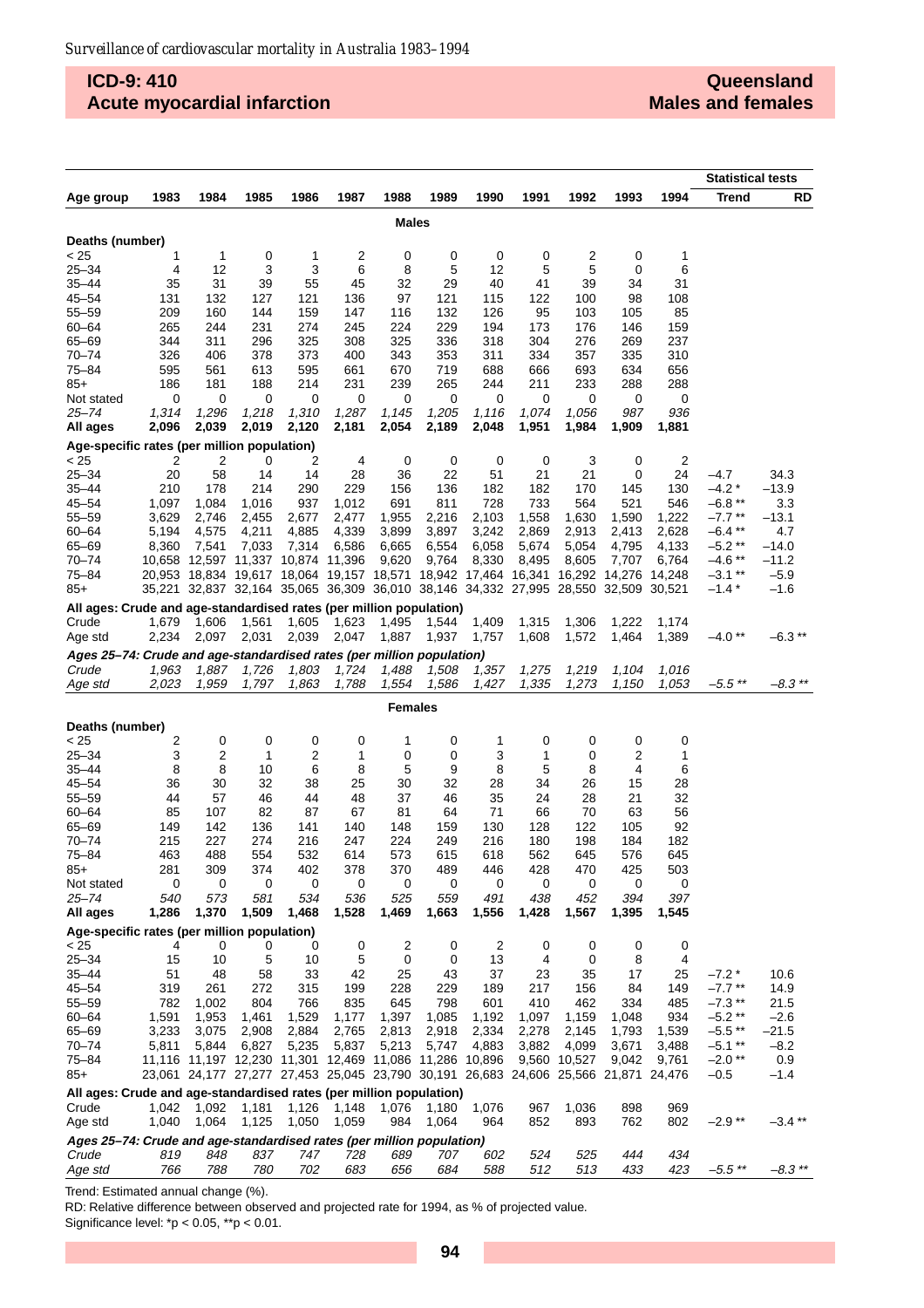## **ICD-9: 411–414 Other ischaemic heart disease**

**Queensland Males and females**

|                                                                              |            |            |            |            |                                                                       |              |            |                |            |                               |                 |                         | <b>Statistical tests</b> |                 |
|------------------------------------------------------------------------------|------------|------------|------------|------------|-----------------------------------------------------------------------|--------------|------------|----------------|------------|-------------------------------|-----------------|-------------------------|--------------------------|-----------------|
| Age group                                                                    | 1983       | 1984       | 1985       | 1986       | 1987                                                                  | 1988         | 1989       | 1990           | 1991       | 1992                          | 1993            | 1994                    | Trend                    | RD              |
|                                                                              |            |            |            |            |                                                                       | <b>Males</b> |            |                |            |                               |                 |                         |                          |                 |
|                                                                              |            |            |            |            |                                                                       |              |            |                |            |                               |                 |                         |                          |                 |
| Deaths (number)<br>< 25                                                      | 1          | 0          | 0          | 0          | 1                                                                     | 0            | 0          | 1              | 1          | 0                             | 1               | 1                       |                          |                 |
| $25 - 34$                                                                    | 3          | 3          | 3          | 3          | 0                                                                     | 4            | 2          | 5              | 4          | 6                             | 4               | 6                       |                          |                 |
| 35–44                                                                        | 18         | 25         | 24         | 24         | 18                                                                    | 13           | 18         | 12             | 14         | 24                            | 23              | 21                      |                          |                 |
| $45 - 54$                                                                    | 86         | 46         | 51         | 56         | 59                                                                    | 61           | 60         | 52             | 47         | 51                            | 60              | 64                      |                          |                 |
| $55 - 59$                                                                    | 69         | 73         | 70         | 56         | 63                                                                    | 52           | 54         | 39             | 42         | 44                            | 58              | 57                      |                          |                 |
| $60 - 64$                                                                    | 117        | 120        | 117        | 105        | 92                                                                    | 101          | 70         | 77             | 73         | 81                            | 91              | 86                      |                          |                 |
| 65-69                                                                        | 131        | 111        | 128        | 86         | 121                                                                   | 122          | 112        | 102            | 103        | 110                           | 121             | 140                     |                          |                 |
| $70 - 74$                                                                    | 136        | 137        | 165        | 135        | 133                                                                   | 153          | 170        | 109            | 154        | 168                           | 164             | 185                     |                          |                 |
| 75-84                                                                        | 261        | 256        | 256        | 246        | 291                                                                   | 287          | 314        | 299            | 305        | 327                           | 314             | 406                     |                          |                 |
| $85+$                                                                        | 126        | 148        | 145        | 123        | 137                                                                   | 138          | 146        | 120            | 133        | 170                           | 187             | 208                     |                          |                 |
| Not stated<br>25–74                                                          | 0<br>560   | 0<br>515   | 0<br>558   | 0<br>465   | 0<br>486                                                              | 0<br>506     | 0<br>486   | 0<br>396       | 0<br>437   | 0<br>484                      | 0<br>521        | 0<br>559                |                          |                 |
| All ages                                                                     | 948        | 919        | 959        | 834        | 915                                                                   | 931          | 946        | 816            | 876        | 981                           | 1,023           | 1,174                   |                          |                 |
|                                                                              |            |            |            |            |                                                                       |              |            |                |            |                               |                 |                         |                          |                 |
| Age-specific rates (per million population)<br>< 25                          | 2          | 0          | 0          | 0          | 2                                                                     | 0            | 0          | $\overline{c}$ | 2          | 0                             | 2               | $\overline{\mathbf{c}}$ |                          |                 |
| $25 - 34$                                                                    | 15         | 15         | 14         | 14         | 0                                                                     | 18           | 9          | 21             | 17         | 25                            | 16              | 24                      | 6.3                      | 19.5            |
| 35–44                                                                        | 108        | 144        | 132        | 126        | 91                                                                    | 63           | 84         | 55             | 62         | 105                           | 98              | 88                      | -4.1                     | 24.2            |
| $45 - 54$                                                                    | 720        | 378        | 408        | 434        | 439                                                                   | 435          | 402        | 329            | 282        | 288                           | 319             | 323                     | $-5.7$ **                | 22.5            |
| $55 - 59$                                                                    | 1,198      | 1,253      | 1,193      | 943        | 1,062                                                                 | 876          | 907        | 651            | 689        | 696                           | 878             | 820                     | $-4.8**$                 | 25.5            |
| $60 - 64$                                                                    | 2,293      | 2,250      | 2,133      | 1,872      | 1,629                                                                 | 1,758        | 1,191      | 1,287          | 1,211      | 1,341                         | 1,504           | 1,421                   | $-5.5**$                 | 27.5            |
| 65-69                                                                        | 3,184      | 2,692      | 3,041      | 1,935      | 2,587                                                                 | 2,502        | 2,185      | 1,943          | 1,922      | 2,014                         | 2,157           | 2,442                   | $-3.1**$                 | $34.4*$         |
| $70 - 74$                                                                    | 4,446      | 4,251      | 4,949      | 3,936      | 3,789                                                                 | 4,291        | 4,702      | 2,919          | 3,917      | 4,049                         | 3,773           | 4,037                   | $-1.4$                   | 10.2            |
| 75–84<br>$85+$                                                               | 9,191      | 8,595      | 8,193      | 7,469      | 8,434<br>23,859 26,851 24,808 20,154 21,534 20,793 21,016             | 7,955        | 8,272      | 7,590          | 7,483      | 7,688<br>16,885 17,646 20,831 | 7,070<br>21,108 | 8,818<br>22,043         | $-0.9$<br>$-1.7$ $*$     | 23.3 **<br>20.4 |
|                                                                              |            |            |            |            |                                                                       |              |            |                |            |                               |                 |                         |                          |                 |
| All ages: Crude and age-standardised rates (per million population)<br>Crude | 759        | 724        | 742        | 632        | 681                                                                   | 678          | 667        | 561            | 590        | 646                           | 655             | 733                     |                          |                 |
| Age std                                                                      | 1,047      | 995        | 991        | 829        | 886                                                                   | 867          | 858        | 716            | 744        | 797                           | 791             | 874                     | $-2.4$ **                | 23.2**          |
| Ages 25–74: Crude and age–standardised rates (per million population)        |            |            |            |            |                                                                       |              |            |                |            |                               |                 |                         |                          |                 |
| Crude                                                                        | 837        | 750        | 791        | 640        | 651                                                                   | 658          | 608        | 481            | 519        | 559                           | 583             | 607                     |                          |                 |
| Age std                                                                      | 865        | 772        | 820        | 658        | 673                                                                   | 686          | 642        | 505            | 544        | 582                           | 605             | 627                     | $-3.6$ **                | 23.4 **         |
| Females                                                                      |            |            |            |            |                                                                       |              |            |                |            |                               |                 |                         |                          |                 |
| Deaths (number)                                                              |            |            |            |            |                                                                       |              |            |                |            |                               |                 |                         |                          |                 |
| < 25                                                                         | 0          | 0          | 0          | 0          | 0                                                                     | 0            | 0          | 0              | 0          | 0                             | 0               | 1                       |                          |                 |
| $25 - 34$                                                                    | 0          | 0          | 0          | 0          | 0                                                                     | 0            | 2          | 0              | 1          | 2                             | 0               | 1                       |                          |                 |
| $35 - 44$                                                                    | 4          | 3          | 2          | 7          | 7                                                                     | 4            | 0          | 4              | 4          | 3                             | 9               | 6                       |                          |                 |
| $45 - 54$                                                                    | 22         | 13         | 14         | 8          | 19                                                                    | 13           | 12         | 14             | 10         | 18                            | 9               | 16                      |                          |                 |
| $55 - 59$                                                                    | 24         | 18         | 13         | 15         | 20                                                                    | 19           | 10         | 9              | 8          | 16                            | 15              | 10                      |                          |                 |
| $60 - 64$                                                                    | 30         | 31         | 35         | 23         | 34                                                                    | 33           | 20         | 22             | 25         | 26                            | 30              | 26                      |                          |                 |
| 65-69                                                                        | 52         | 62         | 44         | 41         | 58                                                                    | 46           | 42         | 46             | 47         | 50                            | 38              | 53                      |                          |                 |
| $70 - 74$<br>$75 - 84$                                                       | 84         | 79         | 80         | 76         | 88                                                                    | 83           | 76         | 98             | 65         | 103                           | 91              | 94                      |                          |                 |
| $85+$                                                                        | 268<br>244 | 255<br>226 | 244<br>237 | 236<br>230 | 280<br>300                                                            | 273<br>259   | 305<br>348 | 299<br>299     | 257<br>315 | 334<br>384                    | 316<br>334      | 339<br>416              |                          |                 |
| Not stated                                                                   | 0          | 0          | 0          | 0          | 0                                                                     | 0            | 0          | 0              | 0          | 0                             | 0               | 0                       |                          |                 |
| 25–74                                                                        | 216        | 206        | 188        | 170        | 226                                                                   | 198          | 162        | 193            | 160        | 218                           | 192             | 206                     |                          |                 |
| All ages                                                                     | 728        | 687        | 669        | 636        | 806                                                                   | 730          | 815        | 791            | 732        | 936                           | 842             | 962                     |                          |                 |
| Age-specific rates (per million population)                                  |            |            |            |            |                                                                       |              |            |                |            |                               |                 |                         |                          |                 |
| < 25                                                                         | 0          | 0          | 0          | 0          | 0                                                                     | 0            | 0          | 0              | 0          | 0                             | 0               | $\overline{2}$          |                          |                 |
| $25 - 34$                                                                    | 0          | 0          | 0          | 0          | 0                                                                     | 0            | 9          | 0              | 4          | 8                             | 0               | 4                       |                          |                 |
| $35 - 44$                                                                    | 25         | 18         | 12         | 38         | 37                                                                    | 20           | 0          | 19             | 18         | 13                            | 39              | 25                      | 0.6                      | 16.8            |
| $45 - 54$<br>$55 - 59$                                                       | 195<br>426 | 113<br>316 | 119<br>227 | 66<br>261  | 151<br>348                                                            | 99<br>331    | 86<br>173  | 94<br>155      | 64<br>137  | 108<br>264                    | 51<br>238       | 85<br>152               | $-6.6*$<br>$-6.5*$       | 36.4<br>$-14.5$ |
| 60-64                                                                        | 561        | 566        | 624        | 404        | 597                                                                   | 569          | 339        | 369            | 415        | 431                           | 499             | 434                     | $-3.0$                   | 9.2             |
| 65-69                                                                        | 1,128      | 1,343      | 941        | 839        | 1,146                                                                 | 874          | 771        | 826            | 836        | 879                           | 649             | 887                     | $-3.8*$                  | 29.1            |
| 70–74                                                                        | 2,270      | 2,034      | 1,993      | 1,842      | 2,080                                                                 | 1,932        | 1,754      | 2,215          | 1,402      | 2,132                         | 1,815           | 1,801                   | $-1.4$                   | 0.8             |
| 75-84                                                                        | 6,435      | 5,851      | 5,387      | 5,013      | 5,686                                                                 | 5,282        | 5,597      | 5,272          | 4,372      | 5,451                         | 4,961           | 5,130                   | $-1.6*$                  | 6.7             |
| $85+$                                                                        |            |            |            |            | 20,025 17,682 17,285 15,707 19,877 16,653 21,485 17,888 18,110 20,888 |              |            |                |            |                               | 17,188 20,242   |                         | 0.7                      | 7.4             |
| All ages: Crude and age-standardised rates (per million population)          |            |            |            |            |                                                                       |              |            |                |            |                               |                 |                         |                          |                 |
| Crude                                                                        | 590        | 548        | 523        | 488        | 606                                                                   | 534          | 578        | 547            | 496        | 619                           | 542             | 603                     |                          |                 |
| Age std                                                                      | 581        | 528        | 490        | 446        | 546                                                                   | 478          | 504        | 479            | 423        | 519                           | 448             | 485                     | $-1.3**$                 | $8.0**$         |
| Ages 25-74: Crude and age-standardised rates (per million population)        |            |            |            |            |                                                                       |              |            |                |            |                               |                 |                         |                          |                 |
| Crude                                                                        | 328        | 305        | 271        | 238        | 307                                                                   | 260          | 205        | 237            | 191        | 253                           | 216             | 225                     |                          |                 |
| Age std                                                                      | 307        | 285        | 253        | 222        | 291                                                                   | 248          | 198        | 230            | 187        | 246                           | 211             | 219                     | $-3.0**$                 | $11.1***$       |

Trend: Estimated annual change (%).

RD: Relative difference between observed and projected rate for 1994, as % of projected value.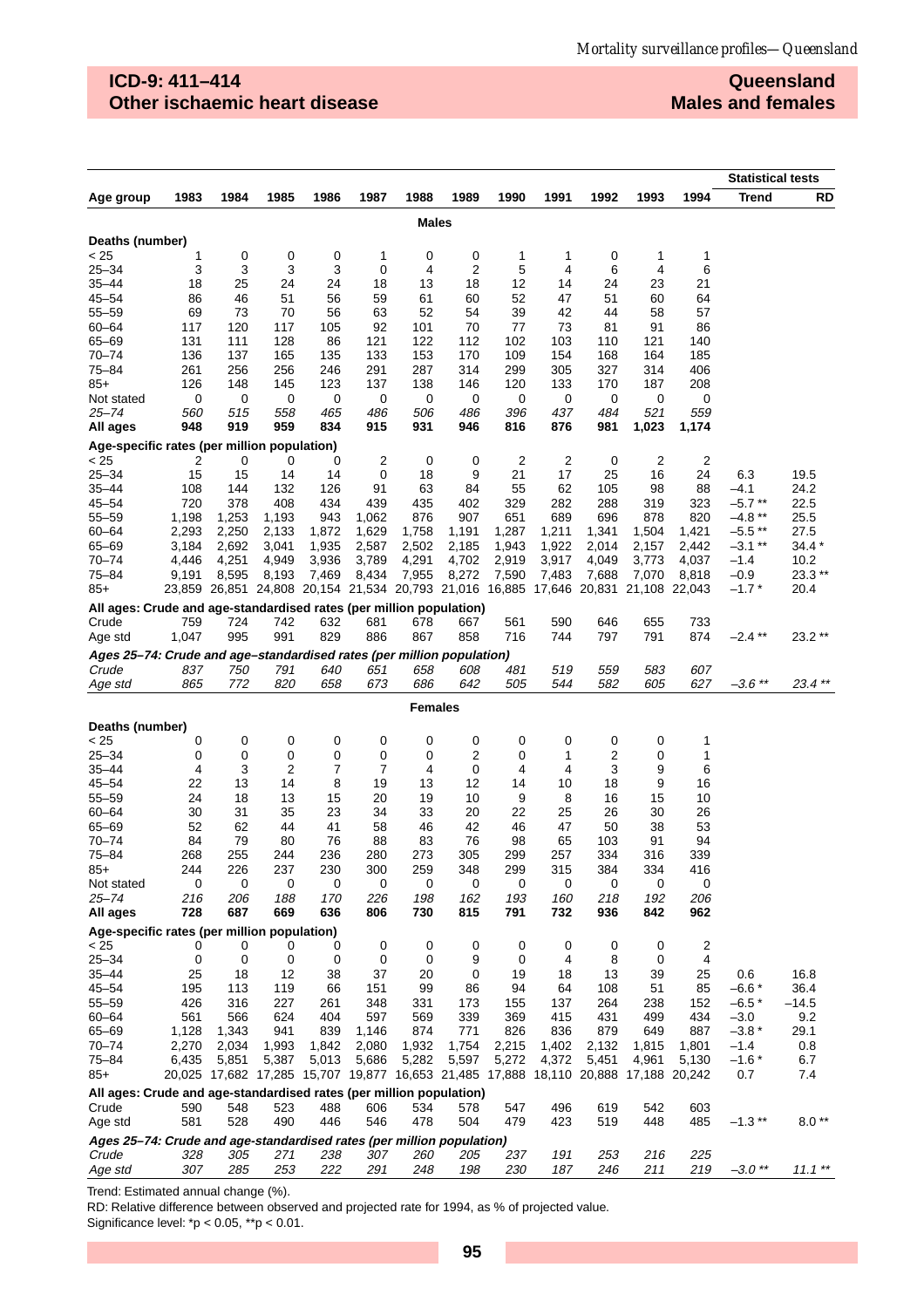**ICD-9: 428 Heart failure**

|                                                                                |               |        |              |        |              |                |        |        |        |        |        |        | <b>Statistical tests</b> |           |
|--------------------------------------------------------------------------------|---------------|--------|--------------|--------|--------------|----------------|--------|--------|--------|--------|--------|--------|--------------------------|-----------|
| Age group                                                                      | 1983          | 1984   | 1985         | 1986   | 1987         | 1988           | 1989   | 1990   | 1991   | 1992   | 1993   | 1994   | Trend                    | <b>RD</b> |
|                                                                                |               |        |              |        |              | <b>Males</b>   |        |        |        |        |        |        |                          |           |
|                                                                                |               |        |              |        |              |                |        |        |        |        |        |        |                          |           |
| Deaths (number)                                                                |               |        |              |        |              |                |        |        |        |        |        |        |                          |           |
| < 25                                                                           | 0             | 0      | 0            | 0      | 0            | 0              | 0      | 0      | 0      | 0      | 0      | 0      |                          |           |
| $25 - 34$                                                                      | 0             | 0      | 0            | 0      | 0            | 0              | 0      | 0      | 0      | 0      | 0      | 0      |                          |           |
| $35 - 44$<br>$45 - 54$                                                         | 0<br>1        | 0<br>1 | 0<br>1       | 0<br>2 | 0<br>2       | 0<br>2         | 1<br>3 | 0<br>1 | 0<br>3 | 0<br>6 | 0<br>0 | 0<br>1 |                          |           |
| $55 - 59$                                                                      | 4             | 3      | 3            | 3      | 1            | 1              | 2      | 1      | 2      | 0      | 0      | 3      |                          |           |
| $60 - 64$                                                                      | 5             | 5      | 2            | 3      | 5            | 4              | 7      | 3      | 7      | 6      | 4      | 3      |                          |           |
| $65 - 69$                                                                      | 4             | 8      | 11           | 10     | 12           | 12             | 11     | 15     | 8      | 9      | 6      | 12     |                          |           |
| $70 - 74$                                                                      | 25            | 21     | 16           | 13     | 12           | 14             | 14     | 17     | 18     | 7      | 12     | 12     |                          |           |
| 75-84                                                                          | 62            | 69     | 66           | 68     | 65           | 60             | 84     | 66     | 63     | 53     | 72     | 68     |                          |           |
| $85+$                                                                          | 53            | 57     | 50           | 55     | 66           | 55             | 61     | 74     | 67     | 63     | 54     | 56     |                          |           |
| Not stated                                                                     | 0             | 0      | 0            | 0      | 0            | 0              | 0      | 0      | 0      | 0      | 0      | 0      |                          |           |
| 25–74                                                                          | 39            | 38     | 33           | 31     | 32           | 33             | 38     | 37     | 38     | 28     | 22     | 31     |                          |           |
| All ages                                                                       | 154           | 164    | 149          | 154    | 163          | 148            | 183    | 177    | 168    | 144    | 148    | 155    |                          |           |
| Age-specific rates (per million population)                                    |               |        |              |        |              |                |        |        |        |        |        |        |                          |           |
| < 25                                                                           | 0             | 0      | 0            | 0      | 0            | 0              | 0      | 0      | 0      | 0      | 0      | 0      |                          |           |
| $25 - 34$                                                                      | 0             | 0      | 0            | 0      | 0            | 0              | 0      | 0      | 0      | 0      | 0      | 0      |                          |           |
| $35 - 44$                                                                      | 0             | 0      | 0            | 0      | 0            | 0              | 5      | 0      | 0      | 0      | 0      | 0      |                          |           |
| $45 - 54$                                                                      | 8             | 8      | 8            | 15     | 15           | 14             | 20     | 6      | 18     | 34     | 0      | 5      |                          |           |
| $55 - 59$                                                                      | 69            | 51     | 51           | 51     | 17           | 17             | 34     | 17     | 33     | 0      | 0      | 43     |                          |           |
| $60 - 64$                                                                      | 98            | 94     | 36           | 53     | 89           | 70             | 119    | 50     | 116    | 99     | 66     | 50     | $-0.4$                   | $-44.0$   |
| $65 - 69$                                                                      | 97            | 194    | 261          | 225    | 257          | 246            | 215    | 286    | 149    | 165    | 107    | 209    | $-1.4$                   | 19.0      |
| $70 - 74$                                                                      | 817           | 652    | 480          | 379    | 342          | 393            | 387    | 455    | 458    | 169    | 276    | 262    | $-8.6**$                 | 10.0      |
| 75-84                                                                          | 2,183         | 2,317  | 2,112        | 2,064  | 1,884        | 1,663          | 2,213  | 1,675  | 1,546  | 1,246  | 1,621  | 1,477  | $-4.3$ **                | 5.2       |
| $85+$                                                                          | 10,036 10,341 |        | 8,554        |        | 9,012 10,374 | 8,287          | 8,781  | 10,412 | 8,889  | 7,720  | 6,095  | 5,935  | $-3.9**$                 | –19.6     |
| All ages: Crude and age-standardised rates (per million population)            |               |        |              |        |              |                |        |        |        |        |        |        |                          |           |
| Crude                                                                          | 123           | 129    | 115          | 117    | 121          | 108            | 129    | 122    | 113    | 95     | 95     | 97     |                          |           |
| Age std                                                                        | 206           | 211    | 184          | 182    | 188          | 161            | 189    | 182    | 163    | 133    | 128    | 126    | $-4.1**$                 | $-7.9**$  |
| Ages 25-74: Crude and age-standardised rates (per million population)          |               |        |              |        |              |                |        |        |        |        |        |        |                          |           |
| Crude                                                                          | 58            | 55     | 47           | 43     | 43           | 43             | 48     | 45     | 45     | 32     | 25     | 34     |                          |           |
| Age std                                                                        | 62            | 59     | 50           | 45     | 45           | 46             | 51     | 49     | 48     | 34     | 26     | 35     | $-5.1$ **                | 5.7       |
| <b>Females</b>                                                                 |               |        |              |        |              |                |        |        |        |        |        |        |                          |           |
| Deaths (number)                                                                |               |        |              |        |              |                |        |        |        |        |        |        |                          |           |
| < 25                                                                           | 1             | 1      | 0            | 0      | 0            | 0              | 0      | 1      | 1      | 0      | 1      | 0      |                          |           |
| $25 - 34$                                                                      | 0             | 0      | 0            | 0      | 0            | 0              | 1      | 1      | 0      | 0      | 0      | 1      |                          |           |
| $35 - 44$                                                                      | 1             | 0      | 0            | 1      | 2            | 1              | 0      | 0      | 2      | 0      | 0      | 0      |                          |           |
| $45 - 54$                                                                      | 1             | 2      | 1            | 1      | 2            | 1              | 1      | 2      | 0      | 0      | 0      | 1      |                          |           |
| $55 - 59$                                                                      | 2             | 2      | 1            | 1      | 0            | $\overline{c}$ | 1      | 0      | 2      | 5      | 4      | 1      |                          |           |
| $60 - 64$                                                                      | 4             | 6      | 4            | 5      | 1            | 3              | 2      | 3      | 3      | 2      | 1      | 0      |                          |           |
| $65 - 69$                                                                      | 9             | 8      | 3            | 6      | 7            | 10             | 4      | 5      | 7      | 6      | 8      | 6      |                          |           |
| $70 - 74$                                                                      | 13            | 11     | 23           | 13     | 9            | 6              | 18     | 20     | 12     | 13     | 7      | 13     |                          |           |
| $75 - 84$                                                                      | 97            | 98     | 92           | 84     | 88           | 75             | 90     | 74     | 88     | 74     | 75     | 79     |                          |           |
| $85+$                                                                          | 117           | 106    | 139          | 126    | 131          | 122            | 166    | 131    | 114    | 151    | 142    | 165    |                          |           |
| Not stated                                                                     | 0             | 0      | 0            | 0      | 0            | 0              | 0      | 0      | 0      | 0      | 0      | 0      |                          |           |
| 25–74                                                                          | 30            | 29     | 32           | 27     | 21           | 23             | 27     | 31     | 26     | 26     | 20     | 22     |                          |           |
| All ages                                                                       | 245           | 234    | 263          | 237    | 240          | 220            | 283    | 237    | 229    | 251    | 238    | 266    |                          |           |
| Age-specific rates (per million population)                                    |               |        |              |        |              |                |        |        |        |        |        |        |                          |           |
| < 25                                                                           | 2             | 2      | 0            | 0      | 0            | 0              | 0      | 2      | 2      | 0      | 2      | 0      |                          |           |
| $25 - 34$<br>$35 - 44$                                                         | 0<br>6        | 0<br>0 | 0<br>0       | 0<br>5 | 0<br>11      | 0<br>5         | 4<br>0 | 4<br>0 | 0<br>9 | 0<br>0 | 0<br>0 | 4      |                          |           |
| $45 - 54$                                                                      | 9             | 17     | 9            | 8      | 16           | 8              | 7      | 13     | 0      | 0      | 0      | 0<br>5 |                          |           |
| $55 - 59$                                                                      | 36            | 35     | 17           | 17     | 0            | 35             | 17     | 0      | 34     | 83     | 64     | 15     |                          |           |
| $60 - 64$                                                                      | 75            | 110    | 71           | 88     | 18           | 52             | 34     | 50     | 50     | 33     | 17     | 0      | $-14.1*$                 | $-100.0$  |
| 65-69                                                                          | 195           | 173    | 64           | 123    | 138          | 190            | 73     | 90     | 125    | 105    | 137    | 100    | $-3.5$                   | $-3.2$    |
| 70-74                                                                          | 351           | 283    | 573          | 315    | 213          | 140            | 415    | 452    | 259    | 269    | 140    | 249    | $-4.5$                   | 9.5       |
| $75 - 84$                                                                      | 2,329         | 2,249  | 2,031        | 1,784  | 1,787        | 1,451          | 1,652  | 1,305  | 1,497  | 1,208  | 1,177  | 1,196  | $-6.3$ **                | 9.9       |
| $85+$                                                                          | 9,602         |        | 8,294 10,138 | 8,605  | 8,680        | 7,844 10,249   |        | 7,837  | 6,554  | 8,214  | 7,308  | 8,029  | $-2.0*$                  | 10.1      |
| All ages: Crude and age-standardised rates (per million population)            |               |        |              |        |              |                |        |        |        |        |        |        |                          |           |
| Crude                                                                          | 199           | 187    | 206          | 182    | 180          | 161            | 201    | 164    | 155    | 166    | 153    | 167    |                          |           |
| Age std                                                                        | 192           | 177    | 186          | 160    | 156          | 138            | 169    | 138    | 129    | 133    | 120    | 126    | $-4.1**$                 | $7.2*$    |
|                                                                                |               |        |              |        |              |                |        |        |        |        |        |        |                          |           |
| Ages 25-74: Crude and age-standardised rates (per million population)<br>Crude | 46            | 43     | 46           | 38     | 29           | 30             | 34     | 38     | 31     | 30     | 23     | 24     |                          |           |
| Age std                                                                        | 42            | 40     | 42           | 35     | 27           | 29             | 33     | 37     | 30     | 29     | 22     | 23     | $-4.8$ **                | $-8.3$    |
|                                                                                |               |        |              |        |              |                |        |        |        |        |        |        |                          |           |

Trend: Estimated annual change (%).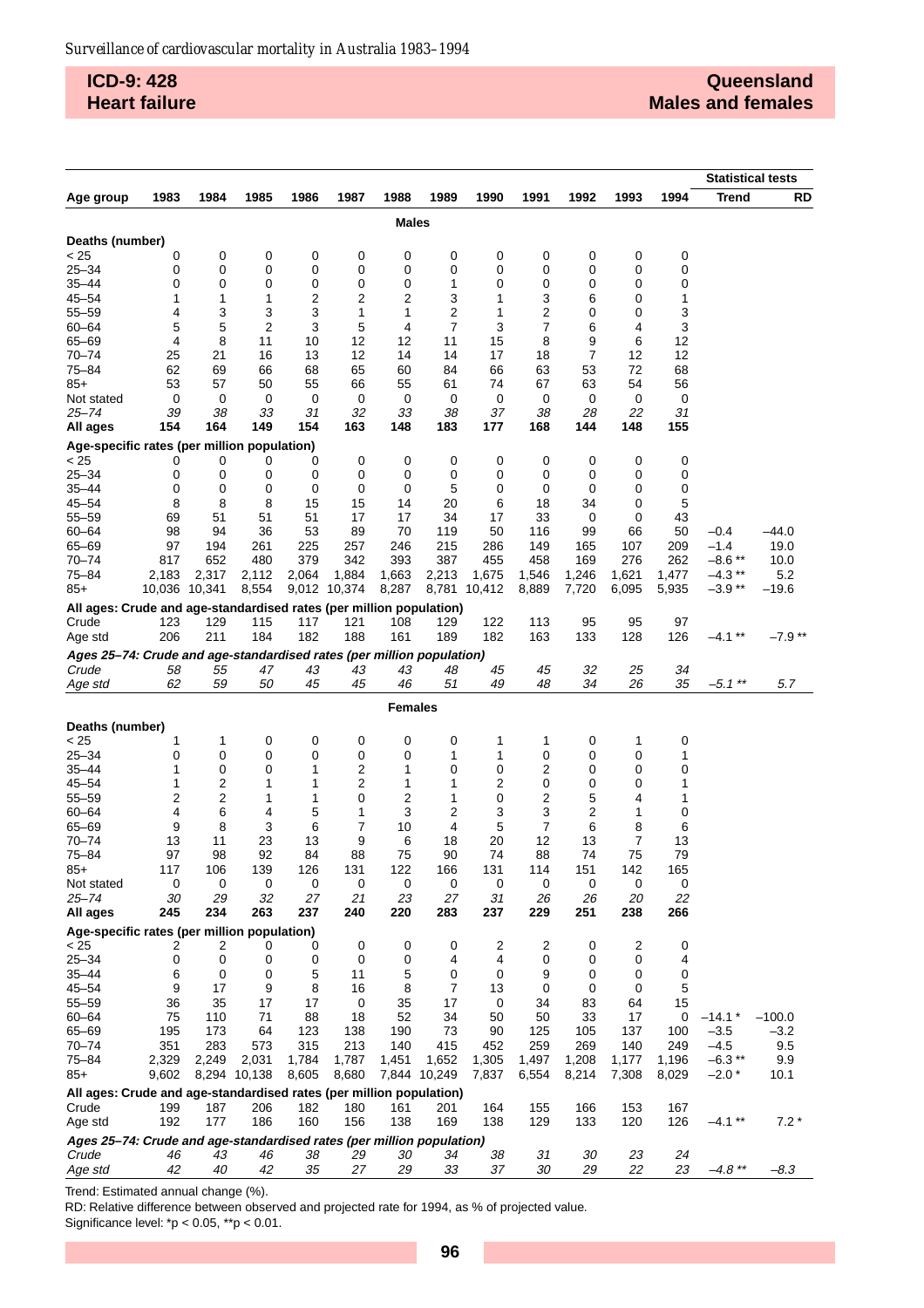# **ICD-9: 428.0 Congestive heart failure**

### **Queensland Males and females**

|                                                                                |         |         |          |                     |         |                |                |                |         |                |         |          | <b>Statistical tests</b> |            |
|--------------------------------------------------------------------------------|---------|---------|----------|---------------------|---------|----------------|----------------|----------------|---------|----------------|---------|----------|--------------------------|------------|
| Age group                                                                      | 1983    | 1984    | 1985     | 1986                | 1987    | 1988           | 1989           | 1990           | 1991    | 1992           | 1993    | 1994     | <b>Trend</b>             | RD         |
|                                                                                |         |         |          |                     |         |                |                |                |         |                |         |          |                          |            |
|                                                                                |         |         |          |                     |         | <b>Males</b>   |                |                |         |                |         |          |                          |            |
| Deaths (number)                                                                |         |         |          |                     |         |                |                |                |         |                |         |          |                          |            |
| < 25                                                                           | 0       | 0       | 0        | 0                   | 0       | 0              | 0              | 0              | 0       | 0              | 0       | 0        |                          |            |
| $25 - 34$                                                                      | 0       | 0       | 0        | 0                   | 0       | 0              | 0              | 0              | 0       | 0              | 0       | 0        |                          |            |
| $35 - 44$                                                                      | 0       | 0       | 0        | 0                   | 0       | 0              | 1              | 0              | 0       | 0              | 0       | 0        |                          |            |
| $45 - 54$<br>$55 - 59$                                                         | 0<br>4  | 1       | 1<br>1   | 2<br>$\overline{c}$ | 1<br>1  | 2<br>1         | 3              | 1<br>1         | 2<br>2  | 3              | 0<br>0  | 1<br>3   |                          |            |
| $60 - 64$                                                                      | 5       | 3<br>5  | 2        | 2                   | 4       | 4              | 2<br>4         | 0              | 6       | 0<br>4         | 3       | 3        |                          |            |
| 65-69                                                                          | 2       | 6       | 8        | 10                  | 11      | 6              | 5              | 9              | 3       | 8              | 3       | 6        |                          |            |
| 70-74                                                                          | 18      | 19      | 15       | 12                  | 10      | 9              | 8              | $\overline{7}$ | 10      | $\overline{2}$ | 10      | 7        |                          |            |
| $75 - 84$                                                                      | 41      | 49      | 50       | 54                  | 50      | 44             | 58             | 43             | 43      | 29             | 52      | 39       |                          |            |
| $85+$                                                                          | 37      | 43      | 39       | 41                  | 41      | 37             | 35             | 52             | 44      | 49             | 38      | 35       |                          |            |
| Not stated                                                                     | 0       | 0       | 0        | 0                   | 0       | 0              | 0              | 0              | 0       | 0              | 0       | 0        |                          |            |
| 25–74                                                                          | 29      | 34      | 27       | 28                  | 27      | 22             | 23             | 18             | 23      | 17             | 16      | 20       |                          |            |
| All ages                                                                       | 107     | 126     | 116      | 123                 | 118     | 103            | 116            | 113            | 110     | 95             | 106     | 94       |                          |            |
| Age-specific rates (per million population)                                    |         |         |          |                     |         |                |                |                |         |                |         |          |                          |            |
| < 25                                                                           | 0       | 0       | 0        | 0                   | 0       | 0              | 0              | 0              | 0       | 0              | 0       | 0        |                          |            |
| $25 - 34$                                                                      | 0       | 0       | 0        | 0                   | 0       | 0              | 0              | 0              | 0       | 0              | 0       | 0        |                          |            |
| 35–44                                                                          | 0       | 0       | 0        | 0                   | 0       | 0              | 5              | 0              | 0       | 0              | 0       | 0        |                          |            |
| $45 - 54$                                                                      | 0       | 8       | 8        | 15                  | 7       | 14             | 20             | 6              | 12      | 17             | 0       | 5        |                          |            |
| $55 - 59$                                                                      | 69      | 51      | 17       | 34                  | 17      | 17             | 34             | 17             | 33      | 0              | 0       | 43       |                          |            |
| $60 - 64$                                                                      | 98      | 94      | 36       | 36                  | 71      | 70             | 68             | 0              | 100     | 66             | 50      | 50       | $-3.3$                   | $-3.1$     |
| 65-69                                                                          | 49      | 145     | 190      | 225                 | 235     | 123            | 98             | 171            | 56      | 146            | 53      | 105      | $-4.6$                   | 4.7        |
| 70-74                                                                          | 588     | 590     | 450      | 350                 | 285     | 252            | 221            | 187            | 254     | 48             | 230     | 153      | $-12.9**$                | 29.8       |
| $75 - 84$                                                                      | 1,444   | 1,645   | 1,600    | 1,639               | 1,449   | 1,220          | 1,528          | 1,092          | 1,055   | 682            | 1,171   | 847      | $-5.8**$                 | $-8.6$     |
| $85+$                                                                          | 7,006   | 7,801   | 6,672    | 6,718               | 6,445   | 5,575          | 5,038          | 7,317          | 5,838   | 6,004          | 4,289   | 3,709    | $-4.5**$                 | $-26.1$    |
| All ages: Crude and age-standardised rates (per million population)            |         |         |          |                     |         |                |                |                |         |                |         |          |                          |            |
| Crude                                                                          | 86      | 99      | 90       | 93                  | 88      | 75             | 82             | 78             | 74      | 63             | 68      | 59       |                          |            |
| Age std                                                                        | 141     | 160     | 143      | 144                 | 133     | 112            | 119            | 119            | 107     | 90             | 92      | 77       | $-5.5**$                 | $-14.3**$  |
| Ages 25-74: Crude and age-standardised rates (per million population)          |         |         |          |                     |         |                |                |                |         |                |         |          |                          |            |
| Crude                                                                          | 43      | 49      | 38       | 39                  | 36      | 29             | 29             | 22             | 27      | 20             | 18      | 22       |                          |            |
| Age std                                                                        | 46      | 52      | 41       | 41                  | 38      | 30             | 30             | 24             | 29      | 21             | 19      | 23       | $-8.3$ **                | $22.8*$    |
|                                                                                |         |         |          |                     |         |                |                |                |         |                |         |          |                          |            |
|                                                                                |         |         |          |                     |         | <b>Females</b> |                |                |         |                |         |          |                          |            |
| Deaths (number)                                                                |         |         |          |                     |         |                |                |                |         |                |         |          |                          |            |
| < 25                                                                           | 0       | 1       | 0        | 0                   | 0       | 0              | 0              | 1              | 0       | 0              | 1       | 0        |                          |            |
| $25 - 34$                                                                      | 0       | 0       | 0        | 0                   | 0       | 0              | 1              | 1              | 0       | 0              | 0       | 0        |                          |            |
| $35 - 44$                                                                      | 1       | 0       | 0        | 0                   | 0       | 0              | 0              | 0              | 0       | 0              | 0       | 0        |                          |            |
| $45 - 54$                                                                      | 1       | 0       | 1        | 1                   | 2       | 1              | 1              | 1              | 0       | 0              | 0       | 1        |                          |            |
| $55 - 59$                                                                      | 2       | 1       | 1        | 1                   | 0       | 2              | 1              | 0              | 2       | 2              | 3       | 1        |                          |            |
| $60 - 64$                                                                      | 4       | 4       | 4        | 4                   | 1       | 2              | 1              | 3              | 3       | 2              | 1       | 0        |                          |            |
| 65-69                                                                          | 8       | 4       | 2        | 5                   | 6       | 8              | 1              | 3              | 7       | 5              | 5       | 3        |                          |            |
| $70 - 74$                                                                      | 12      | 11      | 20       | 11                  | 8       | 6              | 12             | 19             | 11      | 10             | 3       | 6        |                          |            |
| $75 - 84$                                                                      | 69      | 75      | 58       | 64                  | 61      | 52             | 60             | 48             | 55      | 50             | 43      | 55       |                          |            |
| $85+$<br>Not stated                                                            | 93<br>0 | 84<br>0 | 103<br>0 | 89<br>0             | 90<br>0 | 92<br>0        | 113<br>0       | 89<br>0        | 77<br>0 | 97<br>0        | 93<br>0 | 104<br>0 |                          |            |
| 25–74                                                                          | 28      | 20      | 28       | 22                  | 17      | 19             | 17             | 27             | 23      | 19             | 12      | 11       |                          |            |
| All ages                                                                       | 190     | 180     | 189      | 175                 | 168     | 163            | 190            | 165            | 155     | 166            | 149     | 170      |                          |            |
|                                                                                |         |         |          |                     |         |                |                |                |         |                |         |          |                          |            |
| Age-specific rates (per million population)<br>< 25                            | 0       | 2       | 0        | 0                   | 0       | 0              | 0              | 2              | 0       | 0              | 2       | 0        |                          |            |
| $25 - 34$                                                                      | 0       | 0       | 0        | 0                   | 0       | 0              | 4              | 4              | 0       | 0              | 0       | 0        |                          |            |
| $35 - 44$                                                                      | 6       | 0       | 0        | 0                   | 0       | 0              | 0              | 0              | 0       | 0              | 0       | 0        |                          |            |
| $45 - 54$                                                                      | 9       | 0       | 9        | 8                   | 16      | 8              | $\overline{7}$ | 7              | 0       | 0              | 0       | 5        |                          |            |
| 55-59                                                                          | 36      | 18      | 17       | 17                  | 0       | 35             | 17             | 0              | 34      | 33             | 48      | 15       |                          |            |
| $60 - 64$                                                                      | 75      | 73      | 71       | 70                  | 18      | 35             | 17             | 50             | 50      | 33             | 17      | 0        | $-13.0*$                 | $-100.0$   |
| 65-69                                                                          | 174     | 87      | 43       | 102                 | 119     | 152            | 18             | 54             | 125     | 88             | 85      | 50       | $-4.8$                   | $-34.2$    |
| 70-74                                                                          | 324     | 283     | 498      | 267                 | 189     | 140            | 277            | 429            | 237     | 207            | 60      | 115      | $-8.0*$                  | $-30.8$    |
| $75 - 84$                                                                      | 1,657   | 1,721   | 1,280    | 1,360               | 1,239   | 1,006          | 1,101          | 846            | 936     | 816            | 675     | 832      | $-7.5**$                 | 26.1       |
| $85+$                                                                          | 7,632   | 6,572   | 7,512    | 6,078               | 5,963   | 5,915          | 6,977          | 5,325          | 4,427   | 5,276          | 4,786   | 5,061    | $-3.9**$                 | 10.3       |
| All ages: Crude and age-standardised rates (per million population)            |         |         |          |                     |         |                |                |                |         |                |         |          |                          |            |
| Crude                                                                          | 154     | 144     | 148      | 134                 | 126     | 119            | 135            | 114            | 105     | 110            | 96      | 107      |                          |            |
| Age std                                                                        | 149     | 135     | 133      | 118                 | 110     | 102            | 113            | 96             | 88      | 88             | 75      | 80       | $-5.7**$                 | $7.7*$     |
|                                                                                |         |         |          |                     |         |                |                |                |         |                |         |          |                          |            |
| Ages 25-74: Crude and age-standardised rates (per million population)<br>Crude | 42      | 30      | 40       | 31                  | 23      | 25             | 21             | 33             | 28      | 22             | 14      | 12       |                          |            |
| Age std                                                                        | 39      | 27      | 36       | 29                  | 22      | 24             | 20             | 32             | 27      | 21             | 14      | 11       | $-7.0$ **                | $-36.6$ ** |
|                                                                                |         |         |          |                     |         |                |                |                |         |                |         |          |                          |            |

Trend: Estimated annual change (%).

RD: Relative difference between observed and projected rate for 1994, as % of projected value.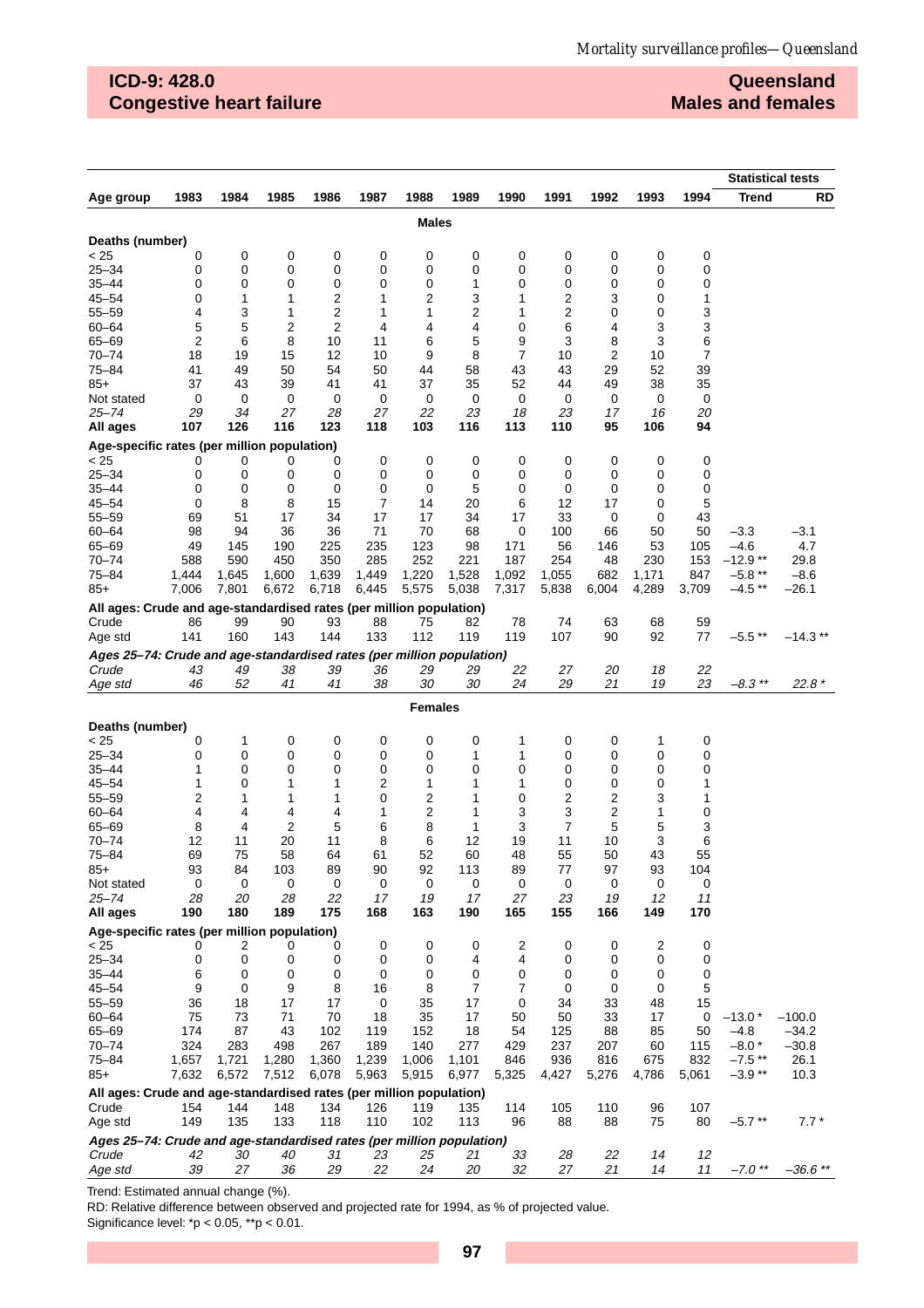## **ICD-9: 440 Atherosclerosis**

|                                                                       |                |                |          |              |          |                         |              |                |                |                |              |                | <b>Statistical tests</b> |                 |
|-----------------------------------------------------------------------|----------------|----------------|----------|--------------|----------|-------------------------|--------------|----------------|----------------|----------------|--------------|----------------|--------------------------|-----------------|
| Age group                                                             | 1983           | 1984           | 1985     | 1986         | 1987     | 1988                    | 1989         | 1990           | 1991           | 1992           | 1993         | 1994           | <b>Trend</b>             | <b>RD</b>       |
|                                                                       |                |                |          |              |          | Males                   |              |                |                |                |              |                |                          |                 |
| Deaths (number)                                                       |                |                |          |              |          |                         |              |                |                |                |              |                |                          |                 |
| < 25                                                                  | 0              | 0              | 0        | 0            | 0        | 0                       | 0            | 0              | 0              | 0              | 0            | 0              |                          |                 |
| $25 - 34$                                                             | 0              | 0              | 0        | 0            | 0        | 0                       | 0            | 0              | 0              | 0              | 0            | 0              |                          |                 |
| $35 - 44$                                                             | 0              | 0              | 0        | 0            | 0        | 1                       | 0            | 0              | 0              | 0              | 0            | 0              |                          |                 |
| $45 - 54$                                                             | 1              | 1              | 0        | 1            | 2        | 0                       | 0            | 0              | $\overline{c}$ | 0              | 0            | 0              |                          |                 |
| $55 - 59$                                                             | 0              | 0              | 1        | 2            | 0        | $\overline{\mathbf{c}}$ | 0            | 1              | 1              | 0              | 1            | 1              |                          |                 |
| $60 - 64$                                                             | 6              | 3              | 0        | 1            | 3        | $\overline{2}$          | 0            | 2              | 1              | 2              | 1            | 2              |                          |                 |
| $65 - 69$                                                             | 9              | 7              | 1        | 2            | 5        | 1                       | 5            | 3              | 4              | 1              | 5            | 2              |                          |                 |
| $70 - 74$                                                             | $\overline{7}$ | $\overline{7}$ | 12       | 2            | 8        | 5                       | 4            | $\overline{7}$ | 10             | $\overline{7}$ | 6            | 13             |                          |                 |
| 75-84                                                                 | 32             | 24             | 17       | 19           | 27       | 18                      | 16           | 21             | 15             | 18             | 14           | 19             |                          |                 |
| $85+$                                                                 | 25             | 25             | 23       | 25           | 25       | 24                      | 19           | 27             | 18             | 19             | 22           | 19             |                          |                 |
| Not stated<br>25–74                                                   | 0<br>23        | 0<br>18        | 0<br>14  | 0<br>8       | 0<br>18  | 0<br>11                 | 0<br>9       | 0<br>13        | 0<br>18        | 0<br>10        | 0<br>13      | 0<br>18        |                          |                 |
| All ages                                                              | 80             | 67             | 54       | 52           | 70       | 53                      | 44           | 61             | 51             | 47             | 49           | 56             |                          |                 |
| Age-specific rates (per million population)                           |                |                |          |              |          |                         |              |                |                |                |              |                |                          |                 |
| < 25                                                                  | 0              | 0              | 0        | 0            | 0        | 0                       | 0            | 0              | 0              | 0              | 0            | 0              |                          |                 |
| $25 - 34$                                                             | 0              | 0              | 0        | 0            | 0        | 0                       | 0            | 0              | 0              | 0              | 0            | 0              |                          |                 |
| $35 - 44$                                                             | 0              | 0              | 0        | 0            | 0        | 5                       | 0            | 0              | 0              | 0              | 0            | 0              |                          |                 |
| $45 - 54$                                                             | 8              | 8              | 0        | 8            | 15       | 0                       | 0            | 0              | 12             | 0              | 0            | 0              |                          |                 |
| $55 - 59$                                                             | 0              | 0              | 17       | 34           | 0        | 34                      | 0            | 17             | 16             | 0              | 15           | 14             |                          |                 |
| $60 - 64$                                                             | 118            | 56             | 0        | 18           | 53       | 35                      | 0            | 33             | 17             | 33             | 17           | 33             |                          |                 |
| $65 - 69$                                                             | 219            | 170            | 24       | 45           | 107      | 21                      | 98           | 57             | 75             | 18             | 89           | 35             | $-11.0*$                 | $-12.9$         |
| $70 - 74$                                                             | 229            | 217            | 360      | 58           | 228      | 140                     | 111          | 187            | 254            | 169            | 138          | 284            | $-0.6$<br>$-8.7**$       | 88.8            |
| 75-84                                                                 | 1,127<br>4,734 | 806<br>4,536   | 544      | 577<br>4,096 | 783      | 499                     | 422<br>2,735 | 533<br>3,799   | 368<br>2,388   | 423<br>2,328   | 315<br>2,483 | 413            | $-7.1$ **                | 38.7<br>$-10.2$ |
| 85+                                                                   |                |                | 3,935    |              | 3,930    | 3,616                   |              |                |                |                |              | 2,014          |                          |                 |
| All ages: Crude and age-standardised rates (per million population)   |                |                |          |              |          |                         |              |                |                |                |              |                |                          |                 |
| Crude                                                                 | 64             | 53             | 42       | 39           | 52       | 39                      | 31           | 42             | 34             | 31             | 31           | 35             |                          |                 |
| Age std                                                               | 105            | 87             | 68       | 65           | 79       | 59                      | 47           | 63             | 48             | 43             | 42           | 44             | $-7.5$ **                | $18.3**$        |
| Ages 25-74: Crude and age-standardised rates (per million population) |                |                |          |              |          |                         |              |                |                |                |              |                |                          |                 |
| Crude                                                                 | 34<br>37       | 26<br>28       | 20<br>21 | 11<br>11     | 24<br>26 | 14<br>15                | 11<br>12     | 16<br>17       | 21<br>23       | 12<br>12       | 15<br>15     | 20<br>20       | $-5.6$ **                | 69.0 **         |
| Age std                                                               |                |                |          |              |          |                         |              |                |                |                |              |                |                          |                 |
|                                                                       |                |                |          |              |          | <b>Females</b>          |              |                |                |                |              |                |                          |                 |
| Deaths (number)                                                       |                |                |          |              |          |                         |              |                |                |                |              |                |                          |                 |
| < 25                                                                  | 0              | 0              | 0        | 0            | 0        | 0                       | 0            | 0              | 0              | 0              | 0            | 0              |                          |                 |
| $25 - 34$<br>$35 - 44$                                                | 0              | 0              | 0        | 0            | 0        | 0                       | 0            | 0              | 0              | 0              | 0<br>0       | 0              |                          |                 |
| $45 - 54$                                                             | 0<br>0         | 0<br>0         | 0<br>0   | 0<br>0       | 0<br>0   | 0<br>0                  | 0<br>0       | 0<br>0         | 0<br>0         | 0<br>0         | 0            | 0<br>0         |                          |                 |
| $55 - 59$                                                             | 0              | 0              | 1        | 0            | 0        | 0                       | 0            | 0              | 0              | 1              | 0            | 0              |                          |                 |
| $60 - 64$                                                             | 0              | 1              | 4        | 1            | 0        | 3                       | 0            | 0              | 1              | 3              | 0            | 1              |                          |                 |
| $65 - 69$                                                             | 1              | 6              | 2        | 2            | 0        | 1                       | 2            | 2              | 2              | 2              | 1            | 2              |                          |                 |
| $70 - 74$                                                             | 1              | 9              | 5        | 4            | 5        | 4                       | 6            | 3              | 6              | 3              | 2            | 1              |                          |                 |
| $75 - 84$                                                             | 33             | 37             | 36       | 19           | 24       | 23                      | 29           | 25             | 17             | 20             | 20           | 9              |                          |                 |
| 85+                                                                   | 79             | 64             | 76       | 55           | 55       | 61                      | 69           | 56             | 54             | 64             | 60           | 51             |                          |                 |
| Not stated                                                            | 0              | 0              | 0        | 0            | 0        | 0                       | 0            | 0              | 0              | 0              | 0            | 0              |                          |                 |
| $25 - 74$                                                             | 2              | 16             | 12       | 7            | 5        | 8                       | 8            | 5              | 9              | 9              | 3            | 4              |                          |                 |
| All ages                                                              | 114            | 117            | 124      | 81           | 84       | 92                      | 106          | 86             | 80             | 93             | 83           | 64             |                          |                 |
| Age-specific rates (per million population)<br>< 25                   | 0              | 0              | 0        | 0            | 0        | 0                       | $\mathbf 0$  | 0              | 0              | 0              | 0            | 0              |                          |                 |
| $25 - 34$                                                             | 0              | 0              | 0        | 0            | 0        | 0                       | 0            | 0              | 0              | 0              | 0            | 0              |                          |                 |
| $35 - 44$                                                             | 0              | 0              | 0        | 0            | 0        | 0                       | 0            | 0              | 0              | 0              | 0            | 0              |                          |                 |
| $45 - 54$                                                             | $\mathbf 0$    | 0              | 0        | 0            | 0        | 0                       | 0            | 0              | 0              | 0              | 0            | 0              |                          |                 |
| $55 - 59$                                                             | 0              | $\mathbf 0$    | 17       | $\mathbf 0$  | 0        | 0                       | 0            | 0              | 0              | 17             | 0            | 0              |                          |                 |
| $60 - 64$                                                             | 0              | 18             | 71       | 18           | 0        | 52                      | 0            | 0              | 17             | 50             | 0            | 17             |                          |                 |
| $65 - 69$                                                             | 22             | 130            | 43       | 41           | 0        | 19                      | 37           | 36             | 36             | 35             | 17           | 33             |                          |                 |
| $70 - 74$                                                             | 27             | 232            | 125      | 97           | 118      | 93                      | 138          | 68             | 129            | 62             | 40           | 19             | $-8.5$                   | $-72.3$         |
| $75 - 84$                                                             | 792            | 849            | 795      | 404          | 487      | 445                     | 532          | 441            | 289            | 326            | 314          | 136            | $-11.3$ **               | $-47.7$         |
| $85+$                                                                 | 6,483          | 5,007          | 5,543    | 3,756        | 3,644    | 3,922                   | 4,260        | 3,350          | 3,105          | 3,481          | 3,088        | 2,482          | $-6.6**$                 | $-9.6$          |
| All ages: Crude and age-standardised rates (per million population)   |                |                |          |              |          |                         |              |                |                |                |              |                |                          |                 |
| Crude                                                                 | 92             | 93             | 97       | 62           | 63       | 67                      | 75           | 59             | 54             | 61             | 53           | 40             |                          |                 |
| Age std                                                               | 87             | 87             | 86       | 53           | 53       | 56                      | 62           | 49             | 44             | 48             | 40           | 29             | $-8.1**$                 | $-20.1**$       |
| Ages 25-74: Crude and age-standardised rates (per million population) |                |                |          |              |          |                         |              |                |                |                |              |                |                          |                 |
| Crude                                                                 | 3              | 24             | 17       | 10           | 7        | 10                      | 10           | 6              | 11             | 10             | 3            | 4              |                          |                 |
| Age std                                                               | 3              | 22             | 16       | 9            | 6        | 10                      | 10           | 6              | 10             | 10             | 3            | $\overline{4}$ | $-6.9**$                 | $-31.0$         |

Trend: Estimated annual change (%).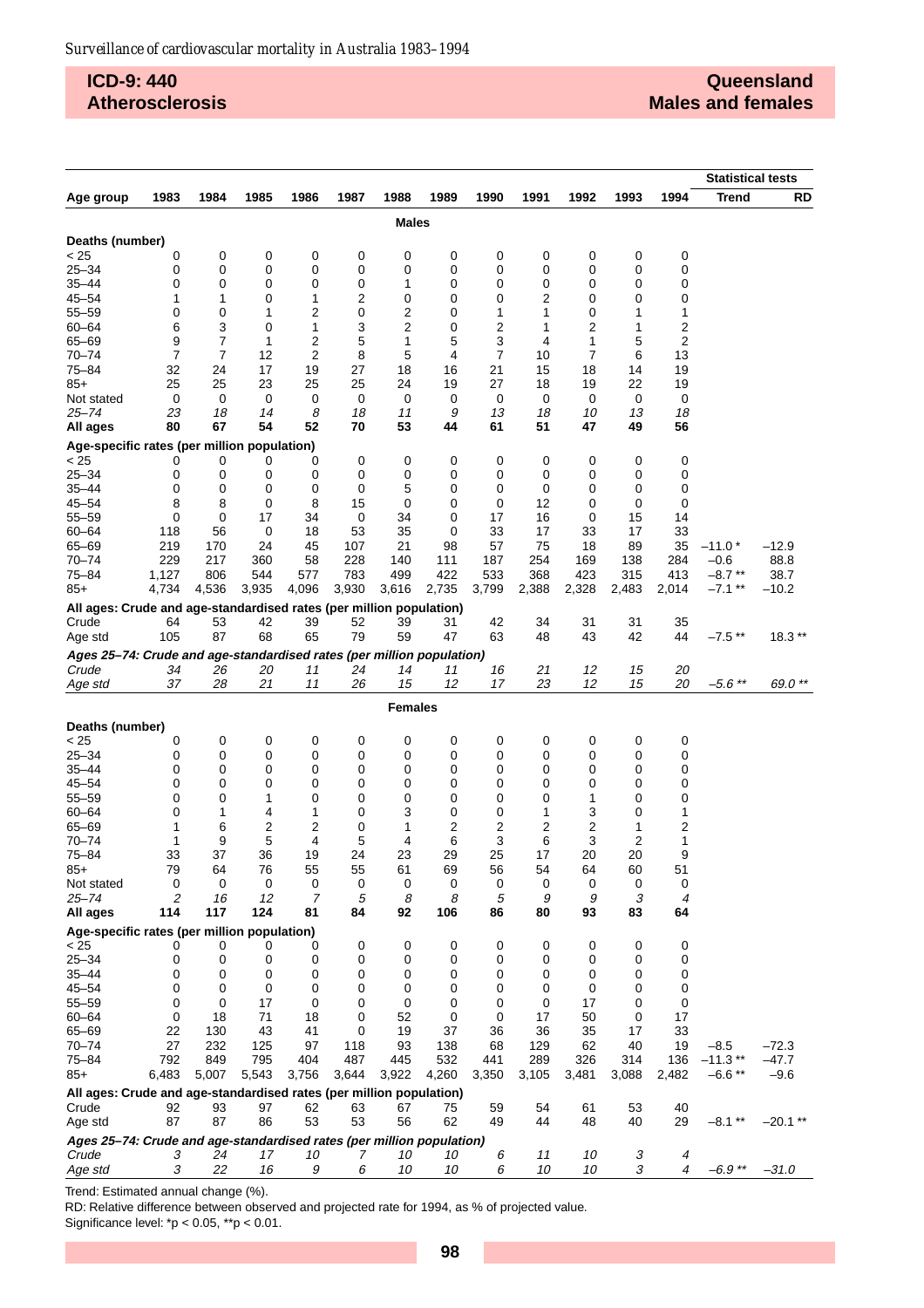## **ICD-9: 441–444 Peripheral vascular disease**

**Queensland Males and females**

|                                                                                |                |                         |                |                     |                |                         |                         |                |                |                |                |                | <b>Statistical tests</b> |                  |
|--------------------------------------------------------------------------------|----------------|-------------------------|----------------|---------------------|----------------|-------------------------|-------------------------|----------------|----------------|----------------|----------------|----------------|--------------------------|------------------|
| Age group                                                                      | 1983           | 1984                    | 1985           | 1986                | 1987           | 1988                    | 1989                    | 1990           | 1991           | 1992           | 1993           | 1994           | Trend                    | <b>RD</b>        |
|                                                                                |                |                         |                |                     |                | <b>Males</b>            |                         |                |                |                |                |                |                          |                  |
|                                                                                |                |                         |                |                     |                |                         |                         |                |                |                |                |                |                          |                  |
| Deaths (number)<br>< 25                                                        | 0              | 0                       | 1              | 0                   | 0              | 1                       | 1                       | 0              | 0              | 0              | 0              | 0              |                          |                  |
| $25 - 34$                                                                      | 0              | 0                       | 2              | 0                   | 2              | 0                       | 1                       | 0              | 1              | 1              | 0              | 1              |                          |                  |
| $35 - 44$                                                                      | 1              | $\overline{\mathbf{c}}$ | 3              | 3                   | 0              | 0                       | 3                       | 1              | 0              | 1              | 3              | 0              |                          |                  |
| $45 - 54$                                                                      | 6              | 2                       | 5              | $\overline{4}$      | 4              | 4                       | 2                       | 9              | 3              | 5              | 8              | 3              |                          |                  |
| $55 - 59$                                                                      | 6              | 8                       | 5              | 10                  | 8              | 9                       | 9                       | 3              | 8              | 12             | 3              | 7              |                          |                  |
| $60 - 64$                                                                      | 15             | 16                      | 22             | 9                   | 13             | 12                      | 18                      | 17             | 15             | 17             | 10             | 16             |                          |                  |
| 65-69                                                                          | 30             | 26                      | 18             | 25                  | 34             | 23                      | 24                      | 39             | 34             | 39             | 22             | 29             |                          |                  |
| $70 - 74$                                                                      | 32             | 35                      | 44             | 36                  | 29             | 35                      | 47                      | 33             | 33             | 37             | 50             | 45             |                          |                  |
| $75 - 84$                                                                      | 47             | 51                      | 62             | 68                  | 67             | 81                      | 78                      | 82             | 84             | 74             | 80             | 56             |                          |                  |
| $85+$                                                                          | 21<br>0        | 23<br>0                 | 26             | 23<br>0             | 30<br>0        | 24<br>0                 | 28<br>0                 | 32<br>0        | 26<br>0        | 23<br>0        | 34<br>0        | 39<br>0        |                          |                  |
| Not stated<br>25–74                                                            | 90             | 89                      | 0<br>99        | 87                  | 90             | 83                      | 104                     | 102            | 94             | 112            | 96             | 101            |                          |                  |
| All ages                                                                       | 158            | 163                     | 188            | 178                 | 187            | 189                     | 211                     | 216            | 204            | 209            | 210            | 196            |                          |                  |
| Age-specific rates (per million population)                                    |                |                         |                |                     |                |                         |                         |                |                |                |                |                |                          |                  |
| < 25                                                                           | 0              | 0                       | 2              | 0                   | 0              | $\overline{\mathbf{c}}$ | $\overline{\mathbf{c}}$ | 0              | 0              | 0              | 0              | 0              |                          |                  |
| $25 - 34$                                                                      | 0              | 0                       | 10             | 0                   | 9              | 0                       | 4                       | 0              | 4              | 4              | 0              | 4              |                          |                  |
| 35–44                                                                          | 6              | 11                      | 16             | 16                  | 0              | 0                       | 14                      | 5              | 0              | 4              | 13             | 0              |                          |                  |
| $45 - 54$                                                                      | 50             | 16                      | 40             | 31                  | 30             | 28                      | 13                      | 57             | 18             | 28             | 43             | 15             | $-2.6$                   | $-52.8$          |
| $55 - 59$                                                                      | 104            | 137                     | 85             | 168                 | 135            | 152                     | 151                     | 50             | 131            | 190            | 45             | 101            | $-1.8$                   | $-10.5$          |
| $60 - 64$                                                                      | 294            | 300                     | 401            | 160                 | 230            | 209                     | 306                     | 284            | 249            | 281            | 165            | 264            | $-2.2$                   | 20.9             |
| $65 - 69$                                                                      | 729            | 630                     | 428            | 563                 | 727            | 472                     | 468                     | 743            | 635            | 714            | 392            | 506            | $-1.3$                   | $-9.3$           |
| $70 - 74$                                                                      | 1,046          | 1,086                   | 1,320          | 1,050               | 826            | 982                     | 1,300                   | 884            | 839            | 892            | 1,150          | 982            | $-1.2$                   | 2.7              |
| $75 - 84$<br>$85+$                                                             | 1,655<br>3,977 | 1,712<br>4,173          | 1,984<br>4,448 | 2,064<br>3,769      | 1,942<br>4,715 | 2,245<br>3,616          | 2,055<br>4,031          | 2,081<br>4,503 | 2,061<br>3,450 | 1,740<br>2,818 | 1,801<br>3,838 | 1,216<br>4,133 | $-1.5$<br>$-1.2$         | $-38.4*$<br>19.0 |
|                                                                                |                |                         |                |                     |                |                         |                         |                |                |                |                |                |                          |                  |
| All ages: Crude and age-standardised rates (per million population)<br>Crude   | 127            | 128                     | 145            | 135                 | 139            | 138                     | 149                     | 149            | 137            | 138            | 134            | 122            |                          |                  |
| Age std                                                                        | 178            | 177                     | 195            | 181                 | 184            | 179                     | 190                     | 191            | 172            | 166            | 163            | 147            | $-1.3$ **                | $-14.3**$        |
|                                                                                |                |                         |                |                     |                |                         |                         |                |                |                |                |                |                          |                  |
| Ages 25-74: Crude and age-standardised rates (per million population)<br>Crude | 134            | 130                     | 140            | 120                 | 121            | 108                     | 130                     | 124            | 112            | 129            | 107            | 110            |                          |                  |
| Age std                                                                        | 143            | 137                     | 147            | 126                 | 126            | 114                     | 139                     | 132            | 118            | 136            | 112            | 115            | $-1.6$ **                | $-2.9$           |
|                                                                                |                |                         |                |                     |                |                         |                         |                |                |                |                |                |                          |                  |
|                                                                                |                |                         |                |                     |                | <b>Females</b>          |                         |                |                |                |                |                |                          |                  |
| Deaths (number)                                                                |                |                         |                |                     |                |                         |                         |                |                |                |                |                |                          |                  |
| < 25<br>$25 - 34$                                                              | 1              | 0                       | 2<br>1         | 0                   | 0<br>0         | 0                       | 0                       | 0              | 0              | 0<br>0         | 0              | 0<br>1         |                          |                  |
| $35 - 44$                                                                      | 0<br>0         | 0<br>0                  | 1              | 0<br>$\overline{2}$ | 0              | 0<br>0                  | 0<br>3                  | 0<br>1         | 1<br>0         | 1              | 0<br>1         | 0              |                          |                  |
| $45 - 54$                                                                      | 1              | 0                       | 1              | 1                   | 2              | 2                       | 0                       | 2              | 1              | 2              | 0              | 3              |                          |                  |
| $55 - 59$                                                                      | 1              | 0                       | 4              | 4                   | 6              | 1                       | 4                       | 2              | 3              | 0              | 5              | 2              |                          |                  |
| $60 - 64$                                                                      | 2              | 11                      | 3              | 6                   | 3              | 1                       | 6                       | 6              | 4              | 3              | 3              | 5              |                          |                  |
| 65-69                                                                          | 9              | 6                       | 3              | 11                  | 5              | 11                      | 9                       | 13             | 8              | 7              | 16             | 13             |                          |                  |
| $70 - 74$                                                                      | 12             | 13                      | 10             | 19                  | 14             | 15                      | 14                      | 17             | 19             | 19             | 11             | 19             |                          |                  |
| $75 - 84$                                                                      | 30             | 46                      | 38             | 35                  | 28             | 42                      | 40                      | 60             | 49             | 50             | 45             | 55             |                          |                  |
| $85+$                                                                          | 29             | 26                      | 37             | 39                  | 43             | 36                      | 40                      | 48             | 38             | 36             | 51             | 54             |                          |                  |
| Not stated<br>$25 - 74$                                                        | 0<br>25        | 0<br>30                 | 0<br>23        | 0<br>43             | 0<br>30        | 0<br>30                 | 0<br>36                 | 0<br>41        | 0<br>36        | 0<br>32        | 0<br>36        | 0<br>43        |                          |                  |
| All ages                                                                       | 85             | 102                     | 100            | 117                 | 101            | 108                     | 116                     | 149            | 123            | 118            | 132            | 152            |                          |                  |
| Age-specific rates (per million population)                                    |                |                         |                |                     |                |                         |                         |                |                |                |                |                |                          |                  |
| < 25                                                                           | 2              | 0                       | 4              | 0                   | 0              | 0                       | 0                       | 0              | 0              | 0              | 0              | 0              |                          |                  |
| $25 - 34$                                                                      | 0              | 0                       | 5              | 0                   | 0              | 0                       | 0                       | 0              | 4              | 0              | 0              | 4              |                          |                  |
| $35 - 44$                                                                      | 0              | 0                       | 6              | 11                  | 0              | 0                       | 14                      | 5              | 0              | 4              | 4              | 0              |                          |                  |
| 45–54                                                                          | 9              | 0                       | 9              | 8                   | 16             | 15                      | 0                       | 13             | 6              | 12             | 0              | 16             |                          |                  |
| 55-59                                                                          | 18             | $\mathbf 0$             | 70             | 70                  | 104            | 17                      | 69                      | 34             | 51             | 0              | 79             | 30             | 0.7                      | -44.9            |
| $60 - 64$                                                                      | 37             | 201                     | 53             | 105                 | 53             | 17                      | 102                     | 101            | 66             | 50             | 50             | 83             | $-3.8$                   | 56.0             |
| 65-69                                                                          | 195            | 130                     | 64             | 225                 | 99             | 209                     | 165                     | 233            | 142            | 123            | 273            | 218            | 4.0                      | 3.2              |
| 70-74                                                                          | 324            | 335                     | 249            | 460                 | 331            | 349                     | 323                     | 384<br>1.058   | 410            | 393            | 219            | 364            | 0.2                      | 7.0              |
| 75–84<br>85+                                                                   | 720<br>2,380   | 1,055<br>2,034          | 839<br>2,699   | 743<br>2,663        | 569<br>2,849   | 813<br>2,315            | 734<br>2,470            | 2,872          | 834<br>2,185   | 816<br>1,958   | 706<br>2,625   | 832<br>2,628   | $-0.1$<br>0.0            | 4.7<br>9.2       |
|                                                                                |                |                         |                |                     |                |                         |                         |                |                |                |                |                |                          |                  |
| All ages: Crude and age-standardised rates (per million population)<br>Crude   |                | 81                      | 78             | 90                  | 76             | 79                      | 82                      | 103            | 83             | 78             | 85             | 95             |                          |                  |
| Age std                                                                        | 69<br>68       | 79                      | 73             | 83                  | 67             | 71                      | 73                      | 91             | 73             | 66             | 71             | 79             | 0.1                      | 6.6              |
| Ages 25-74: Crude and age-standardised rates (per million population)          |                |                         |                |                     |                |                         |                         |                |                |                |                |                |                          |                  |
| Crude                                                                          | 38             | 44                      | 33             | 60                  | 41             | 39                      | 46                      | 50             | 43             | 37             | 41             | 47             |                          |                  |
| Age std                                                                        | 36             | 41                      | 31             | 56                  | 38             | 37                      | 44                      | 49             | 42             | 35             | 40             | 46             | 0.9                      | 8.2              |

Trend: Estimated annual change (%).

RD: Relative difference between observed and projected rate for 1994, as % of projected value.